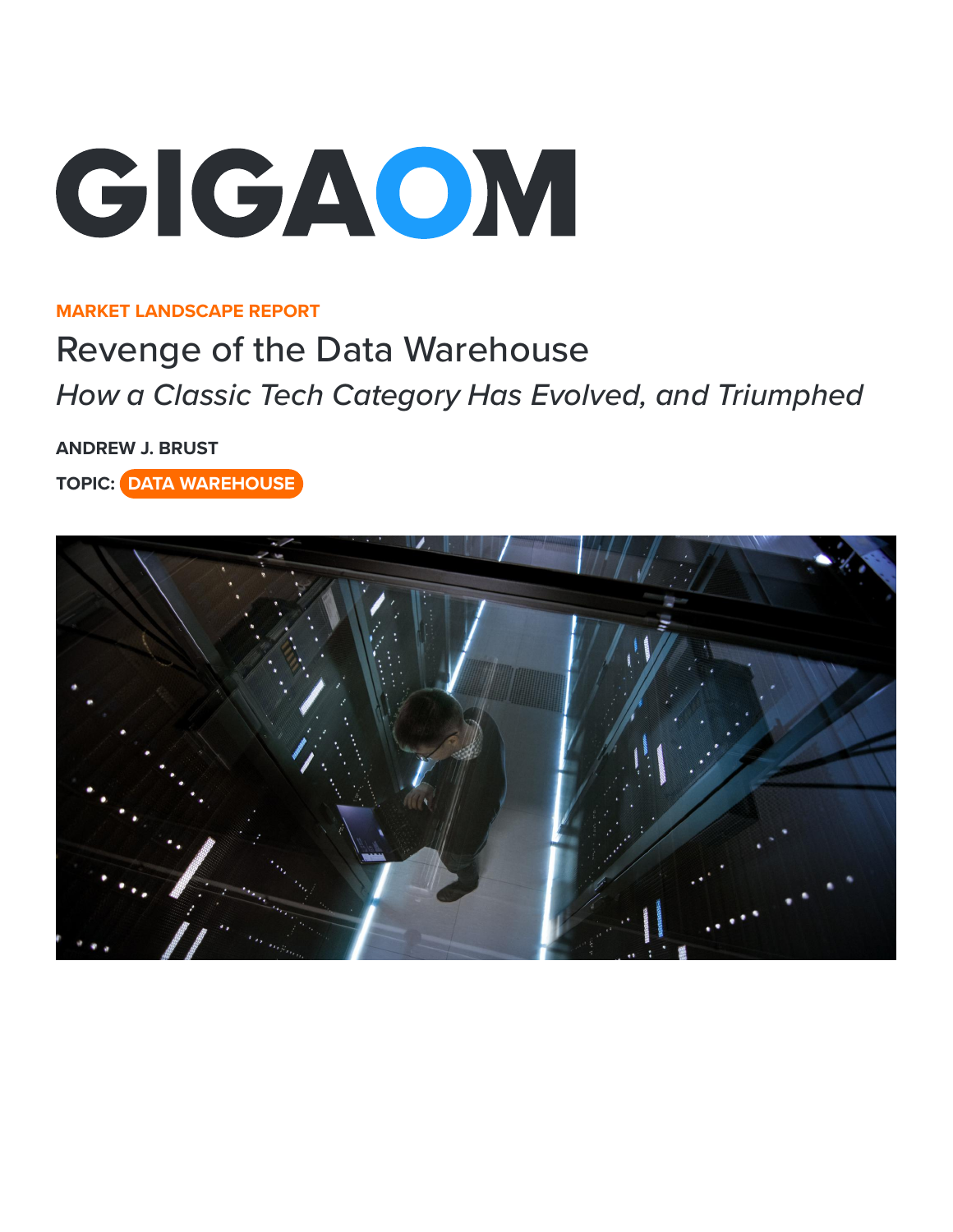# Revenge of the Data Warehouse *How a Classic Tech Category Has Evolved, and Triumphed*

#### **TABLE OF CONTENTS**

- Summary
- [Market & Maturity Factors](#page-4-0)
- [Considerations for using Enterprise Data Warehouses](#page-10-0)
- [Key Players](#page-12-0)
- [Near Term Outlook](#page-23-0)
- [Key Takeaways](#page-25-0)
- [About Andrew Brust](#page-27-0)
- [About GigaOm](#page-28-0)
- [Copyright](#page-29-0)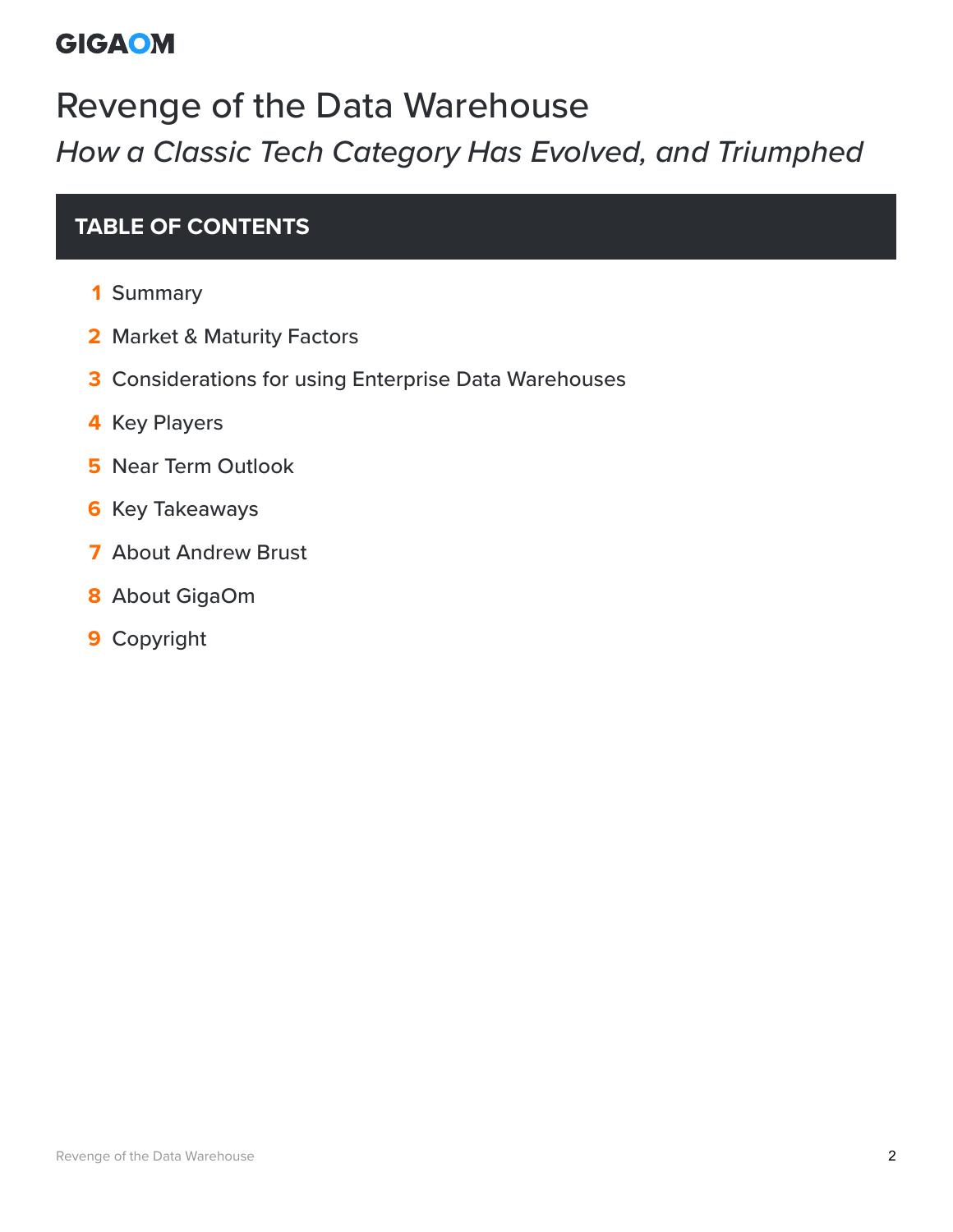## **1.** Summary

The pressure to leverage data as a business asset is stronger than ever. Enterprises everywhere are eager to devise sound data strategies that are realistic and achievable, based on available budget and sensitive to in-house technology skill sets.

For a while, it looked like open-source, specialized big data compute frameworks, including Hadoop and Spark, were the way to go. Enterprise organizations found them compelling for reasons of novelty, economics, and the apparent prudence of a future-looking technology. But those frameworks are at a bit of a crossroads: the hype around them has subsided and — while things are improving — the success rate of enterprise projects involving them has been modest.

Meanwhile, the data warehouse (DW) which, for decades has been a key technology platform for enterprise analytics, never went away. Yes, DWs struggled and incumbent DW platforms still do. Still, recent advances in storage costs and compute scalability issues, especially in the cloud, have addressed the most important challenges faced by DW platforms.

As a result, we are in a DW renaissance period. Problems with DWs have largely been solved, petabyte-scale data volumes no longer defeat them and the familiarity and ease of use that kept them viable all this time are now helping them face their open-source big data competition and, in many cases, emerge victorious.

Still, if DW platforms have changed, what should enterprises do to build an analytics strategy that integrates them? Even most DW-loyal shops will need to look at how DW platforms have evolved and adjusted strategies accordingly. Organizations that have committed to open-source analytics technologies will need to take a second look at DW platforms and consider an approach that combines them, essentially bringing the data warehouse together with the data lake.

The trick to adapting to the new world of data warehousing is understanding that it is not only the technology that has changed but the applications and use cases for DW technology as well. DW platforms do not need to be used exclusively for Enterprise DW implementations. The platforms are now more versatile and can be used for use-case specific workloads and even exploratory analytics. In a sense, the DW isn't just a DW anymore.

The juxtaposition of DW and Data Lake has even shifted – DW platforms today are increasingly able to ingest raw, semi-structured data, or query it in place. This means warehouse and lake technology can be used in combination and, sometimes, lake technology will not be necessary.

It is not just the Data Lake and its workloads that are becoming more integrated into the Warehouse. Streaming data, machine learning, and AI are onboarding as well. In addition, data governance and data protection are starting to enter the DW orbit.

While the familiarity of the relational model, dimensional design, and SQL are back; the application of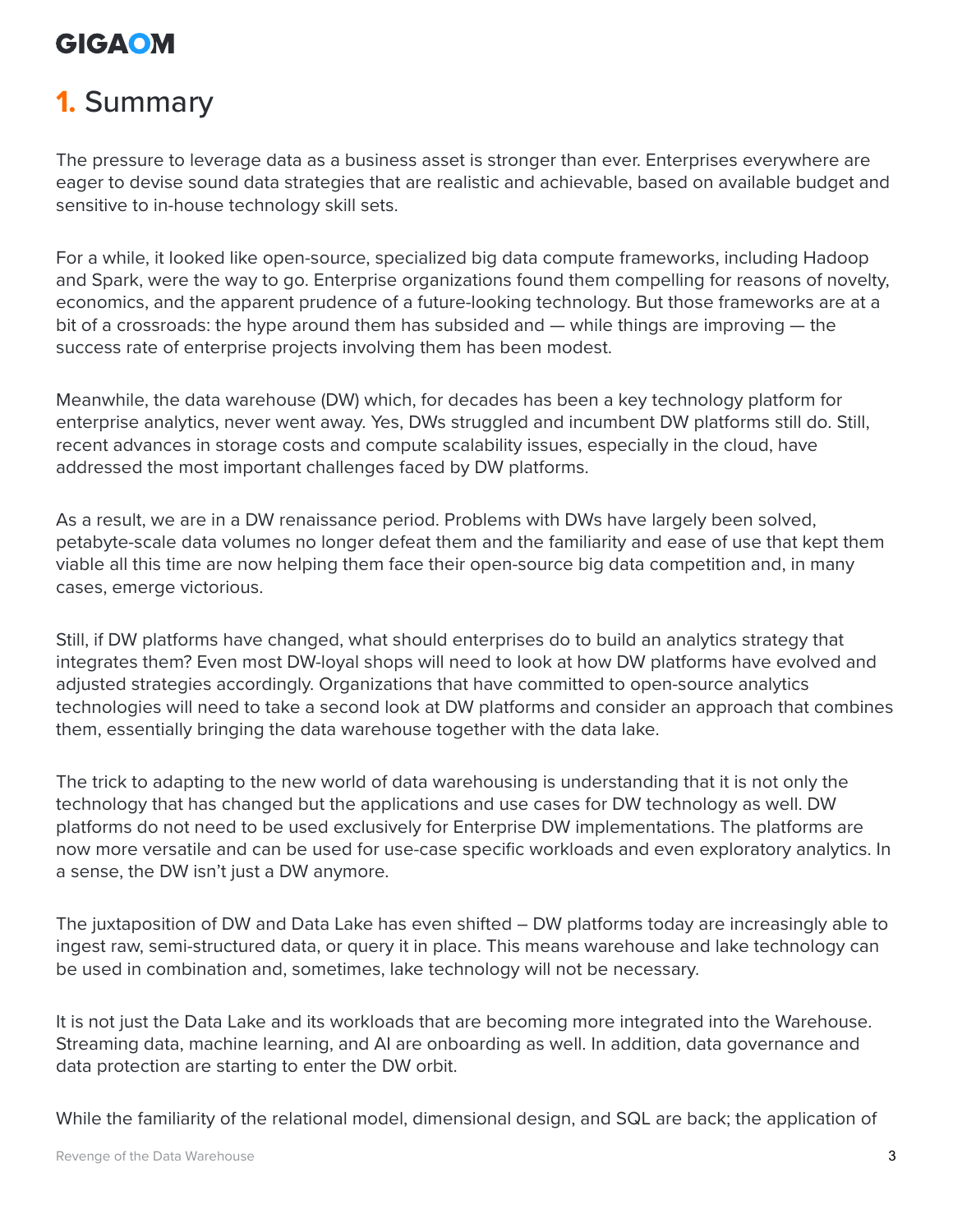DW technology now covers territory that may be less familiar. Moreover, new vendors who have championed or been born in the cloud are emerging in leadership positions.

The new capabilities, new use cases, and new vendors make the space exciting but also difficult to navigate (for newbies and veterans alike). Enterprise customers will need to understand how DW platforms have morphed and shape-shifted; how best to use, deploy and implement them; combine them with other applications; understand the key differences between the vendors and their offerings.

Without this knowledge, enterprise buyers will freeze in indecision. With it, they will be armed to leverage today's DW platforms to their fullest and cherry-pick other technologies that can augment and optimize them. The end-result is organizations in the know will be ready to analyze all their data, in technologically familiar environments, for full competitive and operational advantage.

In this report, we map out today's DW landscape in the context of where the technology has been, where it is, and where it is going.

Key Findings:

- The Data Warehouse is alive and well, perhaps enjoying its biggest popularity wave to date
- open-source technology challengers addressed issues of storage costs and horizontal scalability but did not achieve parity in terms of enterprise skill-set abundance, interactive query performance, or acting as authoritative data repositories
- The advent of the cloud has helped DW platforms transcend their vulnerabilities, through the cloud's power of elasticity for compute and the use of economical, infinitely scalable cloud object storage
- Transcending their vulnerabilities and satisfying customers' need for familiar SQL-relational platform paradigms has turned out to be a one-two punch for DWs
- Customers need to bring themselves up-to-date on the latest DW innovations and product categories, understanding each in the context of the DW's historical evolution and market factors
- Customers must correlate DW product categories with corporate cloud (and multi-cloud) strategy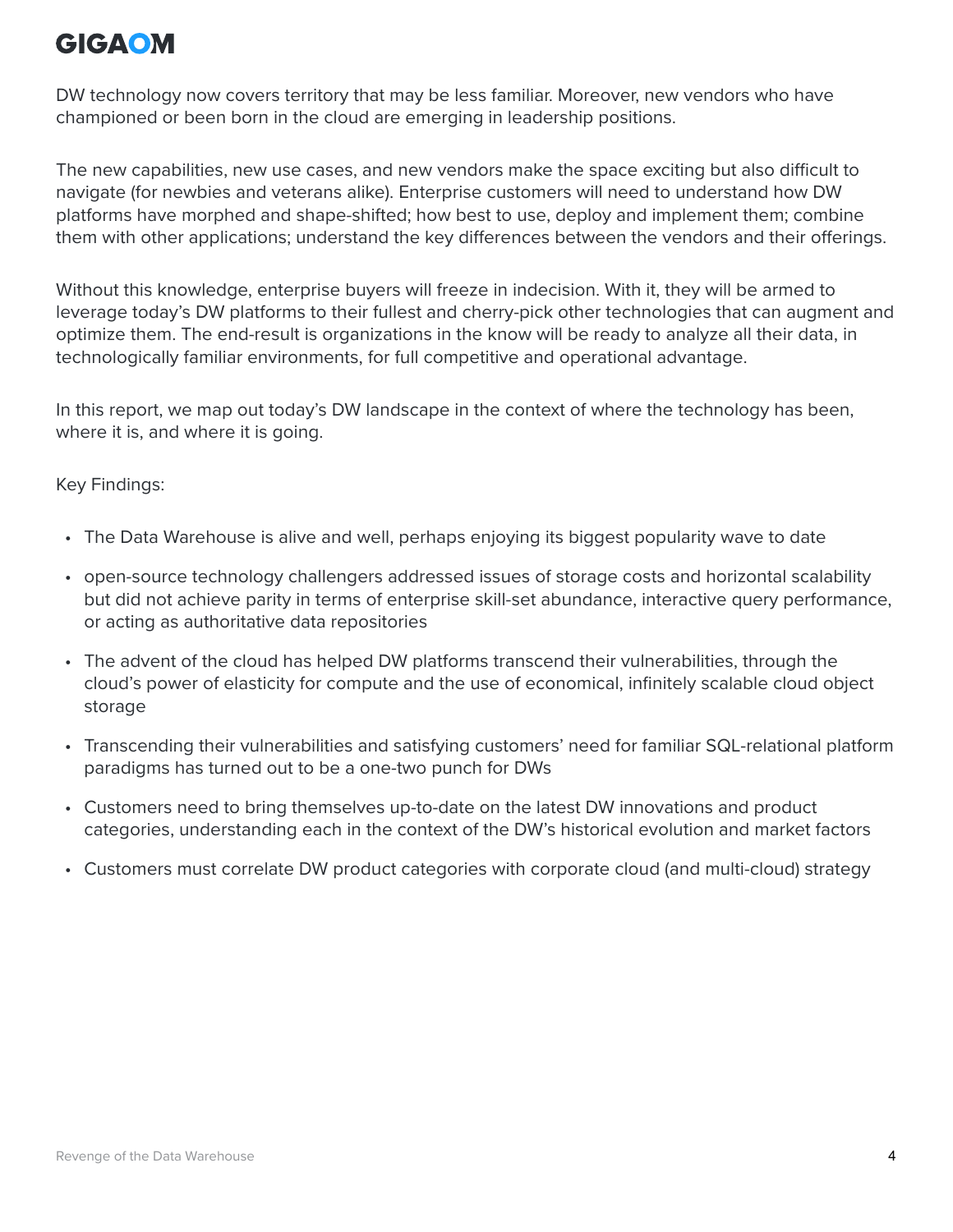## <span id="page-4-0"></span>**2.** Market & Maturity Factors

Data warehouse methodology, from Ralph Kimball, optimized relational databases for analytics. Kimball prescribed a database schema that put all metrics data (e.g., sales data, customer count, or store visits) together in a single table (the "fact table"), and the categories by which those metrics would be analyzed (e.g. time, geography or salesperson) in their own, separate, tables (the "dimension tables").

This dimensional model and its associated database design, known as a star schema, are used to this day in data warehousing. These same concepts form the basis for OLAP (online analytical processing) business intelligence platforms (BI) as well, though OLAP systems are often on-relational.

Relational databases were designed to accommodate query workloads where only a small number of database rows (sometimes only one) are fetched. But in data warehousing, vast numbers of rows are typically queried instead, often causing a full table scan of the fact table. Because so much work is involved, data warehouse performance can be a challenge. As such, changes to both the underlying database software and hardware must occur.

#### MPP Architecture, Teradata and the Appliance Model

One approach to meeting this challenge is to involve multiple database servers, each one scanning just a part of the fact table, with each server doing their work simultaneously. In addition to these servers (the "worker nodes"), one additional server (the "master node") is present to accept the query, delegate a portion of it to each worker node, and then combine the result sets from each node to return to the client. The master node then creates an abstraction; wherein the client communicates with a single server, sends it a single query, and gets back a single result set. This architecture is called massively parallel processing (MPP).

A pioneer in MPP data warehouse technology was Teradata, a company formed in 1979 that hit its MPP stride in the mid-1980s when the dimensional model was born. Teradata added to its novel approach by selling its product not as shrink-wrapped software but as an appliance, with all the individual servers (master node and worker nodes) along with shared enterprise storage infrastructure, the operating system, and the software pre-installed. Many other vendors adopted both the MPP architecture and the appliance delivery model.

#### Columnar Storage and the Year of the Data Warehouse

Some MPP vendors, most notably Vertica, further optimized by implementing columnar storage, which arranges data in columns rather than rows. This improves table scanning efficiency since only the relevant column or columns are scanned. Placing values from the same column together also facilitates high rates of data compression, which allows much of the data to be loaded into memory, making table scans faster still.

In addition to Vertica, vendors focused on the MPP-columnar combination include Greenplum, Netezza,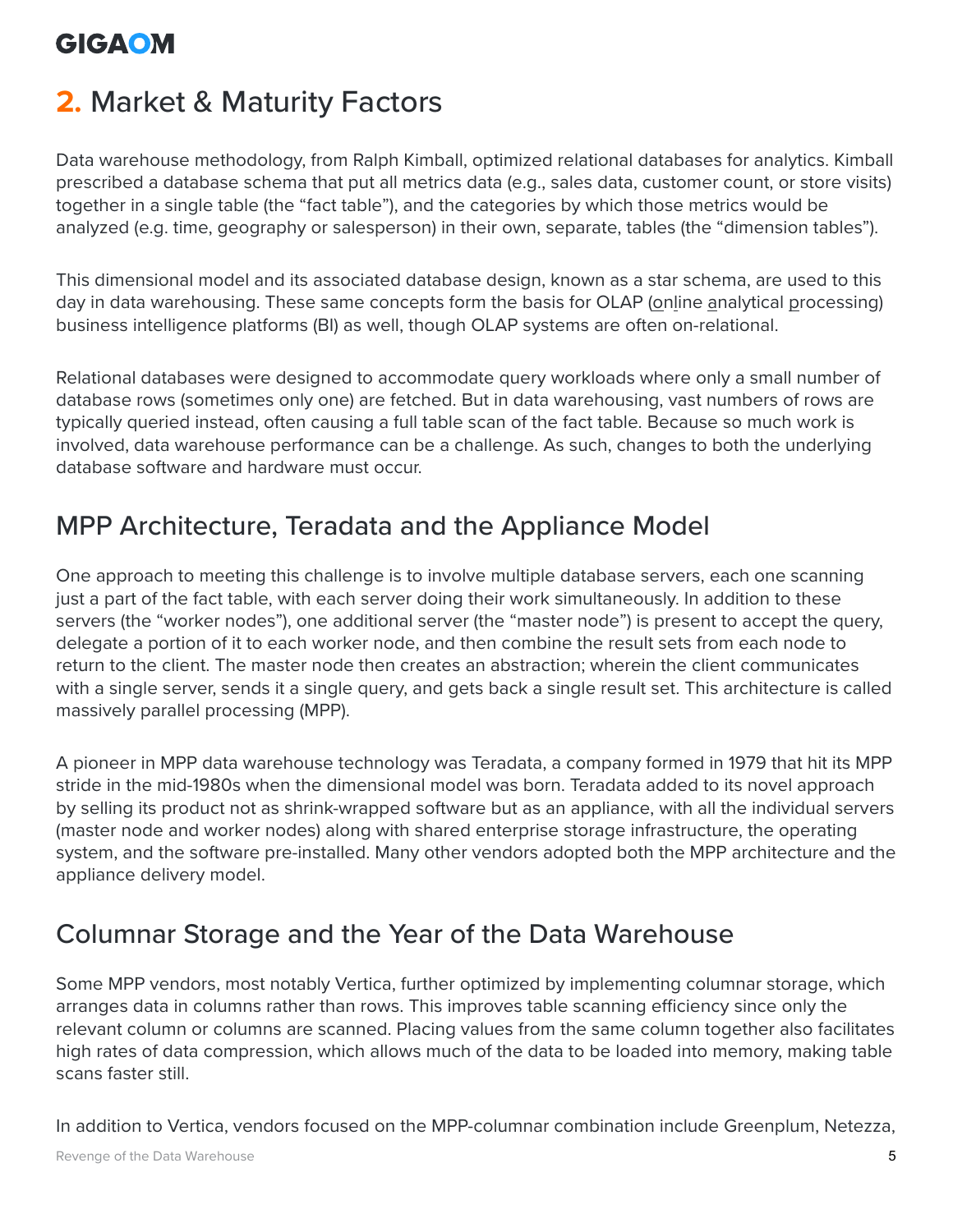Sybase (with its Sybase IQ product), ParAccel, and DATAllegro. Many of these companies were acquired between 2008 and 2011, by large enterprise software vendors: Vertica by HP, Greenplum by EMC/Pivotal, Netezza by IBM, Sybase by SAP, and DATAllegro by Microsoft. In addition, ParAccel was founded in 2007, and Teradata, which had been acquired in 1991 by NCR, was spun off as a newly independent, public company that same year.

There have been other milestones in the DW world during or after that watershed MPP acquisition era. In 2008, Oracle introduced its Exadata (a name undoubtedly chosen to tweak the folks at Teradata) data warehouse platform, a highly engineered system based on Oracle Database, and ParAccel was acquired by Actian in 2013.

#### **DW Challenges and Big Data Obsession**

Post-2007, several market factors have caused ebbs and flows in the popularity of DW platforms. The appliance model heavily monetized storage, engendering customer dissatisfaction, as even the need for a small, incremental amount of storage could force significant capital expenditure. The effect on the market was retrograde; the appliance model disincentivized customers from adding data to their warehouses.

This, combined with the top-down, centrally controlled nature of many enterprise data warehouse (EDW) implementations, and the risk and expense of their "big bang," waterfall-style implementation projects, caused a malaise in the data warehouse market. Such approaches increased the risk of project failure and, in any case, meant longer delivery cycles before the business could derive value. While smaller "data mart" applications could proceed on conventional RDBMS platforms, the phenomenon of big data reminded everyone that going smaller was not a forward-looking solution.

Big data, on the other hand, involved then-cutting edge new technology with economically attractive storage and gave some enterprise customers a sense that they would be taking a future-proof approach to analytics. That gave DW vendors incentive to provide "best-of-both-worlds" approaches.

#### Open-source big data platforms and SQL-on-Hadoop

As a reaction to ever-increasing data volumes, open-source big data platforms began to take shape. Most notable among these was Apache Hadoop, first released in 2006. Hadoop addressed the now common customer gripes around DW platforms, including licensing, hardware, and storage costs. Rather than expensive enterprise storage, open-source big data software uses commodity directattached disks, which are more cost-effective.

Hadoop architecture also offers numerous built-in replication and other fault-tolerance features that ensure the resiliency of its clusters in the event of disk failure. Unlike the appliance model, which has hard limits on the number of nodes in the cluster, Hadoop is expandable; nodes can be added at will, ensuring cost-efficiency and linear scalability. Plus, additional disks can be added to existing nodes, allowing the degree of compute and storage to scale independently.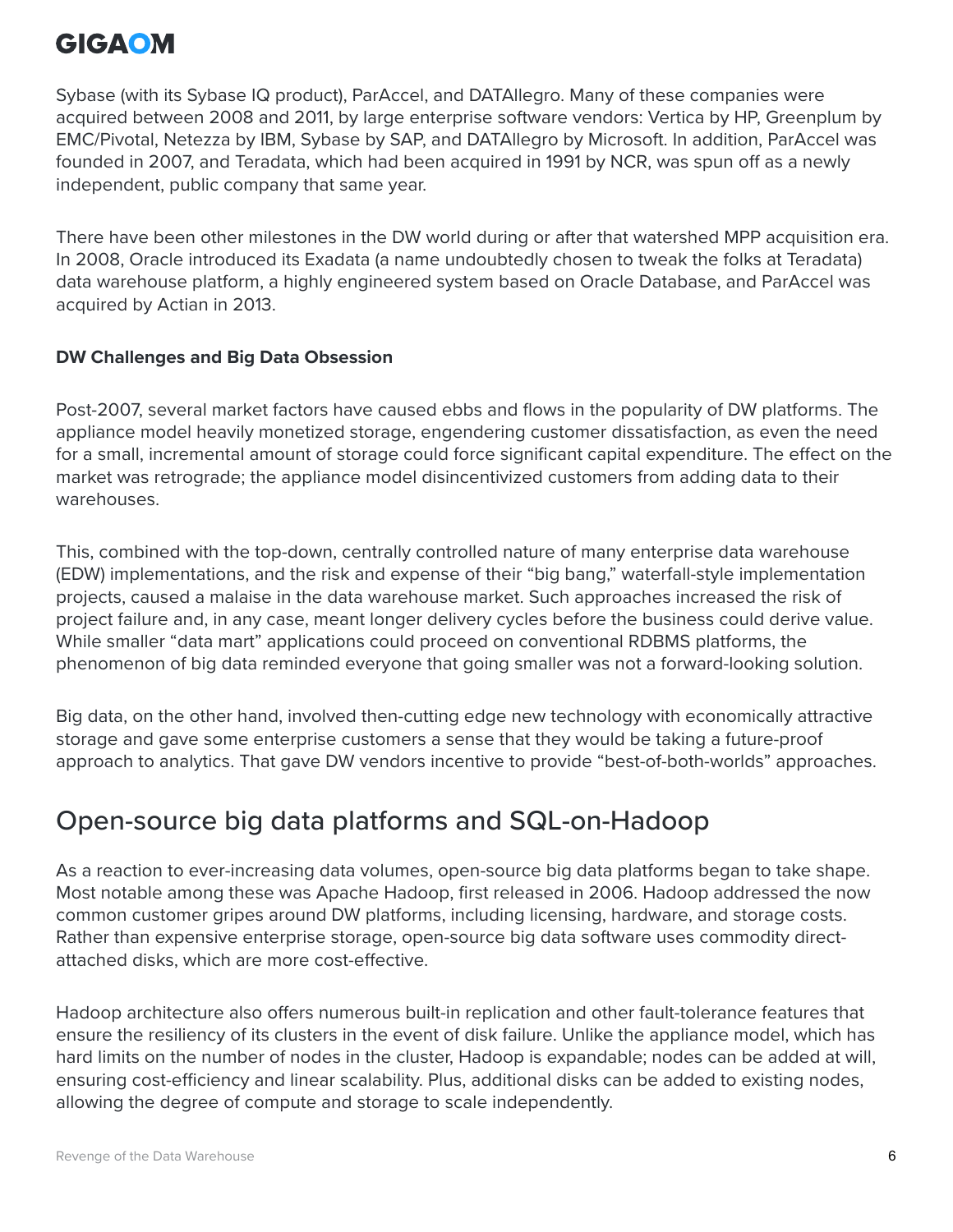To pivot toward new market trends, many DW vendors sought to integrate their platforms with Hadoop. This led to a number of acquisitions. Teradata acquired Aster Data, Hadapt, Revelytix, Rainstor, and consulting/service-oriented firms Big Data Partnership and Think Big Analytics. Aster Data was especially influential because it's SQL-MapReduce technology integrated the first generation MapReduce algorithm into a relational database platform. It also facilitated the development of the reverse: enabling SQL queries submitted to a relational database to trigger MapReduce operations on a Hadoop cluster. The latter technology, originally named SQL-H and later rebranded to QueryBridge, facilitated a SQL-on-Hadoop technology native to the Teradata DW.

Many database vendors have taken cues from Teradata's QueryBridge technology and implemented their SQL-to-Hadoop bridges. These technologies comprised the first major development in the fit-andstart process of integrating data warehouse and big data/data lake technologies. Examples include IBM's "Big SQL," Oracle "Big Data SQL," Microsoft's "PolyBase," Vertica "SQL on Hadoop," and ParAccel's "On-Demand Integration" (ODI). For enterprises working to make lake and warehouse work together, these technologies have matured, and now is an excellent time to implement. That said, further sophistication is coming — especially from Microsoft, in the 2019 wave of its SQL Server (and, likely, APS) technology — and things will get even better in the next year.

#### Why DWs Never Went Away

Even without the big data platform malaise, and despite customer satisfaction issues around the leading DW platforms, the data warehouse model never went away. In hindsight, there were several reasons why these platforms could not go away. Among them:

- The ubiquity of the SQL skillset
- Most business data is structured
- The popularity of the relational model
- Dimensional modeling works

Let's look at each of these, in turn.

#### **SQL Rules**

Structured query language has been around since the early 1970s; it is an intuitive, universal skill amongst developers and an increasingly common one amongst business users. All major DW platforms use SQL as the native query and administrative language, which is why the traditional data warehouse has always held court, even in the days of Hadoop romance.

#### **Business Data Craves Structure**

Next, the concept of rows and columns, foundational to most relational databases, is a natural structure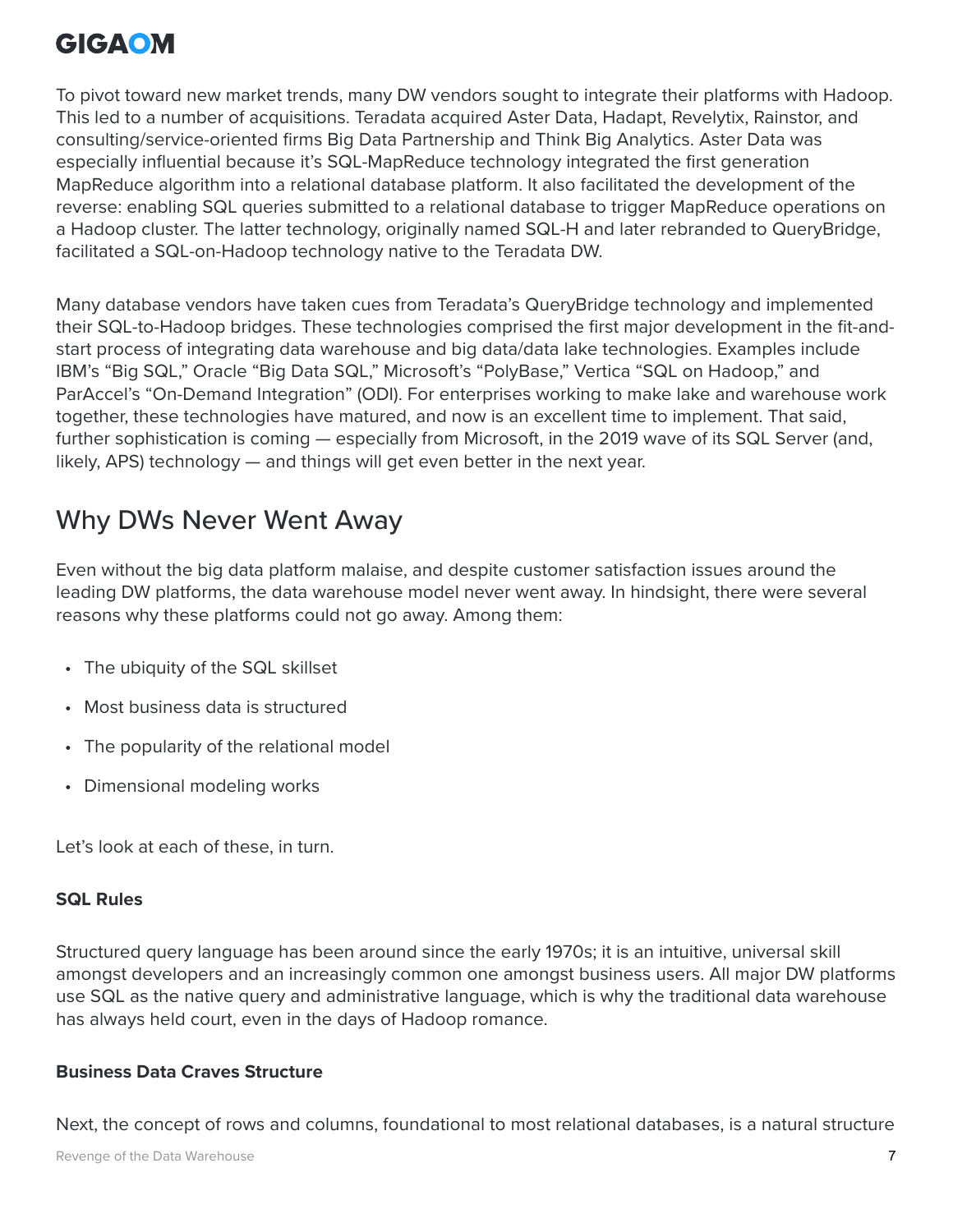for business data. While Hadoop and some of its subcomponents (especially the HBase NoSQL database) may accommodate data that vary in structure from row to row, most business data does not require that.

Business data derives from business processes, which are largely deterministic and consistent. Even in the case where operational data may not follow a strict schema, analytics data typically does. So, while Hadoop might be more tolerant of semi-structured data, the fact remains that a requirement for such accommodation has been an enterprise edge case. Furthermore, many data warehouse platforms have semi-structured data features (e.g., Vertica's flex tables, Snowflake's variant data type) of their own.

#### **Dimensional is Seminal**

The dimensional model has been the foundation of DW and BI technology for decades, and the ecosystem still gravitates towards it. Even self-service tools like Tableau explicitly identify and embrace the concepts of measures and dimensions. The fact is, dimensional model and data warehousing define the enterprise analytics "template," and even when open-source technologies like Hadoop and Spark, are used, many enterprise practitioners prefer to make them look or work like DW platforms.

#### Beyond the Classics

As the technology landscape has changed, so too has the data warehouse. New architectures, products, and companies have emerged. New DW categories have emerged, as well. We discuss those in this section.

#### **DW on Hadoop**

Some vendors took SQL-on-Hadoop integration a step further by implementing MPP data warehouse platforms that leverage Hadoop's Distributed File System (HDFS) as their storage layer. These include two open-source projects: Apache Impala (originally driven by Cloudera and now one of the two technology options commercialized as Cloudera Data Warehouse) and Apache Hawq (driven by EMC/ Pivotal/Greenplum and initially offered only as a commercial product).

For those who prefer to work with big data platforms directly, rather than bridging through DW platforms to run their queries, open-source SQL-on-Hadoop options like Apache Hive, Apache Drill, Presto, and Spark SQL fit the bill. While these components preserve the SQL and relational paradigms as an interface for data in Hadoop, they do not bridge the worlds of data warehouse and data lake. Instead, they effectively present Hadoop and Spark as data warehouse platforms in and of themselves (Hive explicitly calls itself a data warehouse), but without real MPP architecture or exclusively columnar storage.

While many SQL query options have broadened the accessibility of big data platforms, they have also confused and overwhelmed some customers, providing further enticement for them to rediscover their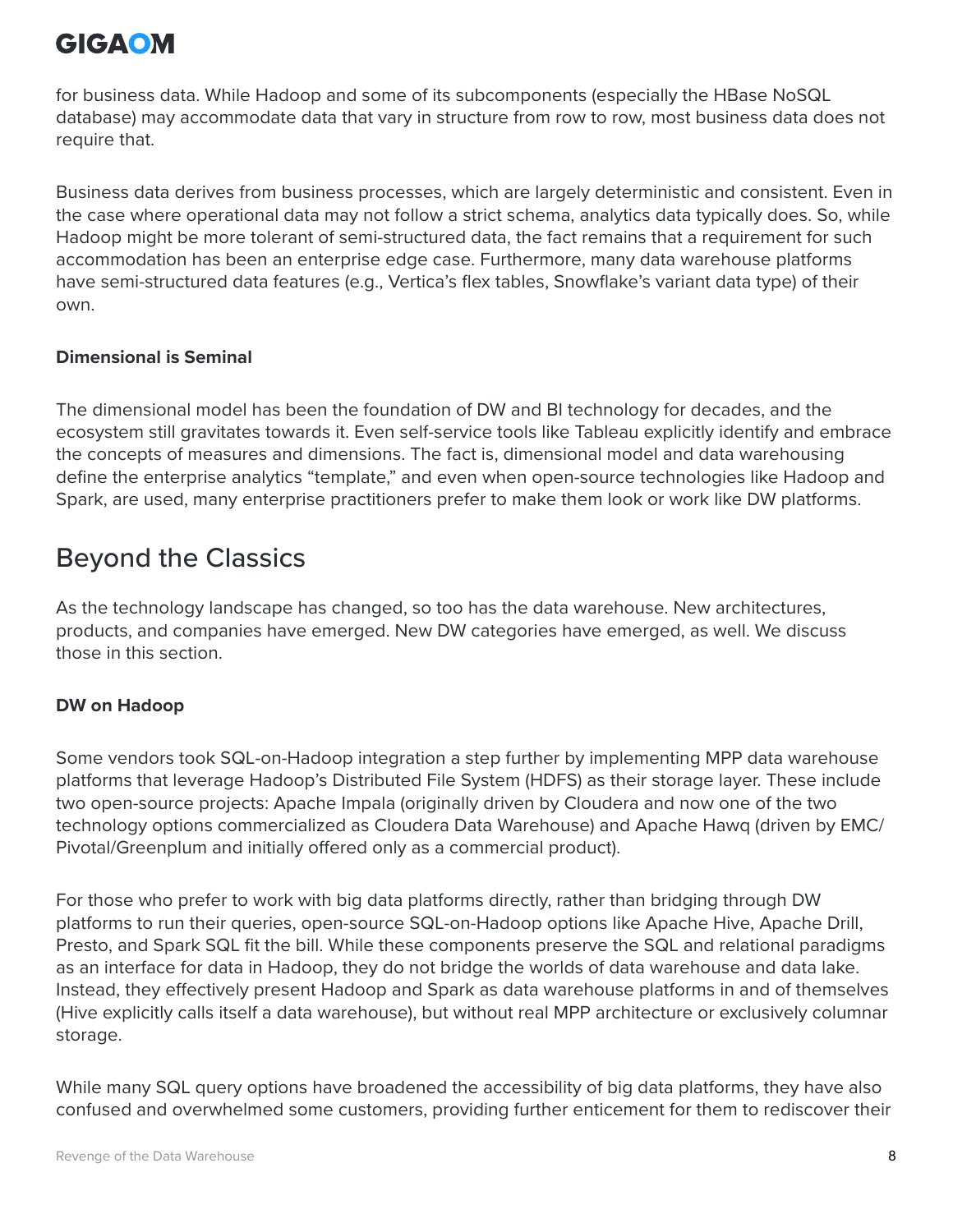

DW platforms.

#### **Cloud Data Warehouses**

We have already mentioned Actian acquired ParAccel. The irony is that Actian retired the ParAccel MPP product, and the technology was perpetuated by Amazon Web Services (AWS) as the basis for Redshift, AWS's data warehouse as a service, and has proven very successful for the Seattle-based cloud computing leader.

But Amazon, which was one of ParAccel's pre-acquisition investors, took the technology in a different direction, making it more attuned to usage patterns in cloud computing. With Redshift, Amazon introduced the concept of data warehouse elasticity that can expand or contract at will. Instead of having to size the cluster for the maximum demand, sizing could instead be based on typical workloads. Beyond that, the cluster could be enlarged, temporarily, during spikes in demand.

Redshift also inherited from ParAccel the flexibility of being an appliance-free data warehouse product, so that an incremental expansion does not trigger an outsized expansion of infrastructure. With Redshift, the unit of scale is just a single node. Granular and elastic scaling made Redshift very popular. So did the fact that it was, at heart, an MPP relational data warehouse, with a query interface compatible with the open-source PostgreSQL relational database, to which most query and BI tools can connect.

The union of old and new, cloud innovation paired with familiar MPP DW paradigm, made Redshift very attractive to many customers. Additionally, Amazon advertised petabyte-scale service and rapid deployment, without incurring massive capital expense, certainly a value-add to any analytics-driven organization.

#### **Decoupling Storage**

Further innovation was forthcoming, this time around storage. Microsoft, with its Azure SQL Data Warehouse service, decided to leverage object storage. Redshift, meanwhile, used standard solid-state drives (SSDs) for storage, which provided compelling performance, relative to using standard hard drives (HDDs).

Microsoft's take was that persistent data in durable object storage meant the company could offer cloud customers the ability to pause the worker nodes in the cluster when the DW was not in use. Since each node is a separate cloud virtual machine and each node a resource billing by the hour, this approach allowed huge savings for customers whose data warehouse work tended to be intermittent. Redshift lost much, if not all, of its performance advantage recently, when Microsoft introduced its Azure SQL DW "Gen 2," which combines the use of cloud storage as a primary layer with an SSDbased caching scheme.

The decoupled compute-storage model also lets customers scale their computing power and storage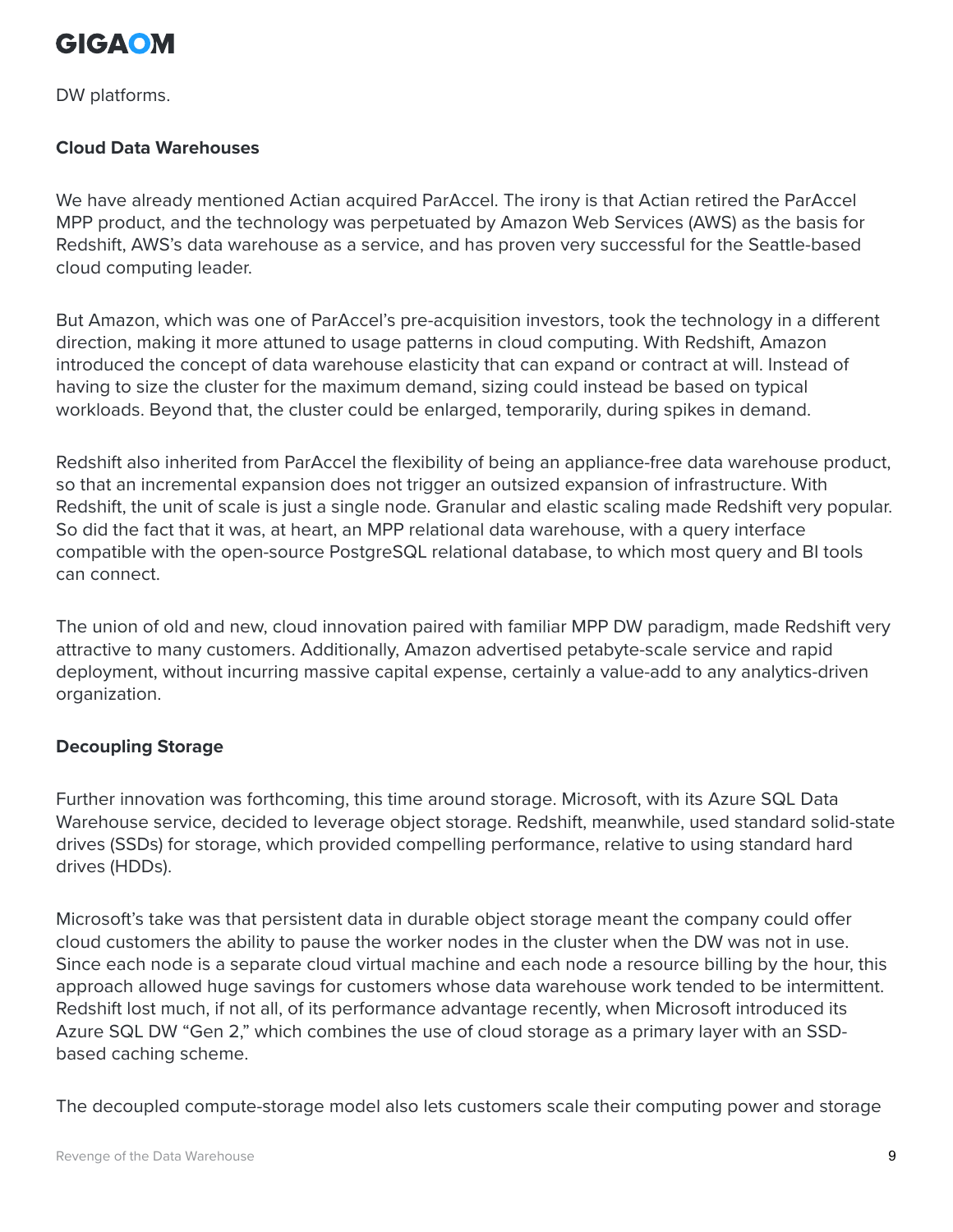

separately – effectively making the unit of scale even more exceptional than Redshift's node-level granularity, avoiding the situation where customers who need more storage must also buy more compute (or vice versa).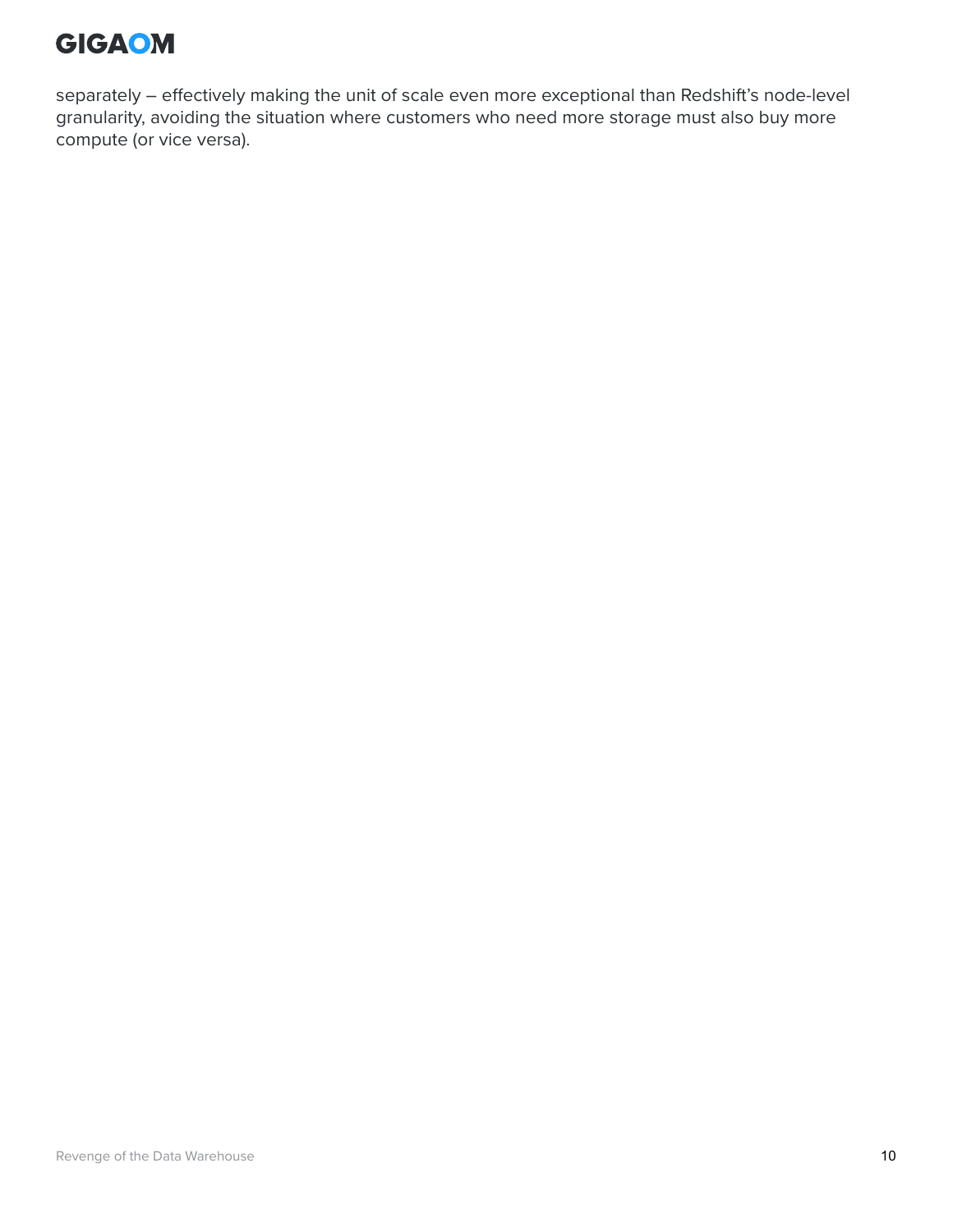# <span id="page-10-0"></span>**3.** Considerations for using Enterprise Data Warehouses

Following is a guide to help buyers select the optimal data warehouse solution, presented in the format of need-determining questions and recommendation-based answers.

- 1. Will you be implementing an Enterprise Data Warehouse solution?
	- 1. Look to a vendor targeting EDW scenarios with robust SLAs (Service Level Agreements).
	- 2. Consider likely concurrent usage and confirm vendor can accommodate spikes and dips to keep user satisfaction high, across the organization. The ability to scale up and down is key.
- 2. Are data portability and the flexibility of a multi-cloud strategy critical to your organization?
	- 1. Consider cloud-based solutions from independent vendors or using an on-premises-capable DW, but deployed over cloud Infrastructure as a Service (IaaS) resource.
- 3. Will you be building domain-specific and/or departmental solutions?
	- 1. Select a cloud vendor offering a serverless architecture or economizing features like the ability to pause and resume compute clusters.
	- 2. Scrutinize data lake integration capabilities, as exploratory analytics needs may be significant.
	- 3. Consider products in the "Autonomous" DW category, below, if in-house database administration skills are scarce.
- 4. How important are data lake workloads and analysis of semi-structured data to you?
	- 1. Look for strong integration with data lake technologies, including Apache Spark.
	- 2. Confirm connectivity to standalone files in various formats (including CSV, JSON, and Parquet) in cloud object storage or the Hadoop Distributed File System (HDFS).
	- 3. Investigate DW platform's ability to handle loosely-typed data and apply schema-on-read (i.e., impose schema at query time).
- 5. Do you have predictive analytics/AI needs?
	- 1. Investigate integration with data and machine learning platforms, especially Apache Spark, which serves both workloads. Products in the "Other" category, below, may be especially appealing.
	- 2. If you are using a specific cloud provider's AI platform, consider using that same provider's DW platform to maximize integration and supported workflows.
- 6. How important is Business Intelligence (BI)?
	- 1. Virtually all BI tools can connect to any DW platform. Still, some offer very tight integrations (e.g., Power BI with Azure SQL Data Warehouse and Looker, Tableau, and Power BI with Snowflake).
	- 2. If your DW will primarily serve self-service BI workloads, performance is of utmost importance. SSD technology, columnar storage, and vector processing capabilities will all be necessary. So will evaluation and testing under realistic data volume loads.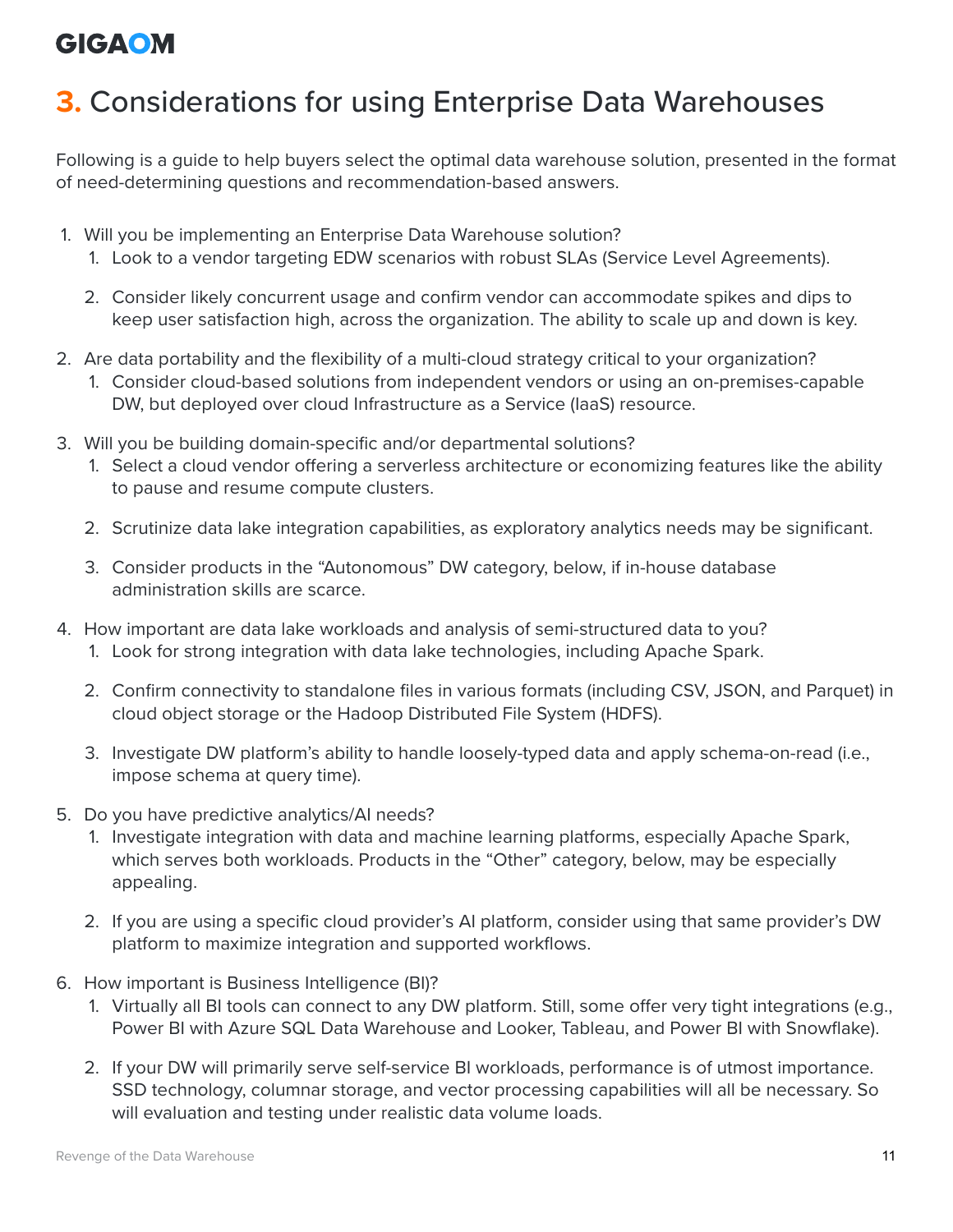- 7. Are you looking past incumbent vendors toward adopting a DW solution from a newer player, but trying to map the risk/reward of such a strategy?
	- 1. If having a DW platform that is more cloud-savvy and versatile in storage technology compatibility is important, or if integration with open-source analytics technology is a priority, look at newer players.
	- 2. If performance, enterprise manageability, skillset availability, or leveraging existing procurement arrangements outweigh new technology access, incumbents may be a safer bet.
	- 3. Consider that even incumbent players have modernized their platforms to take advantage of cloud and big data technologies, while still offering the assurances of a more prominent vendor with whom customers may already have relationships.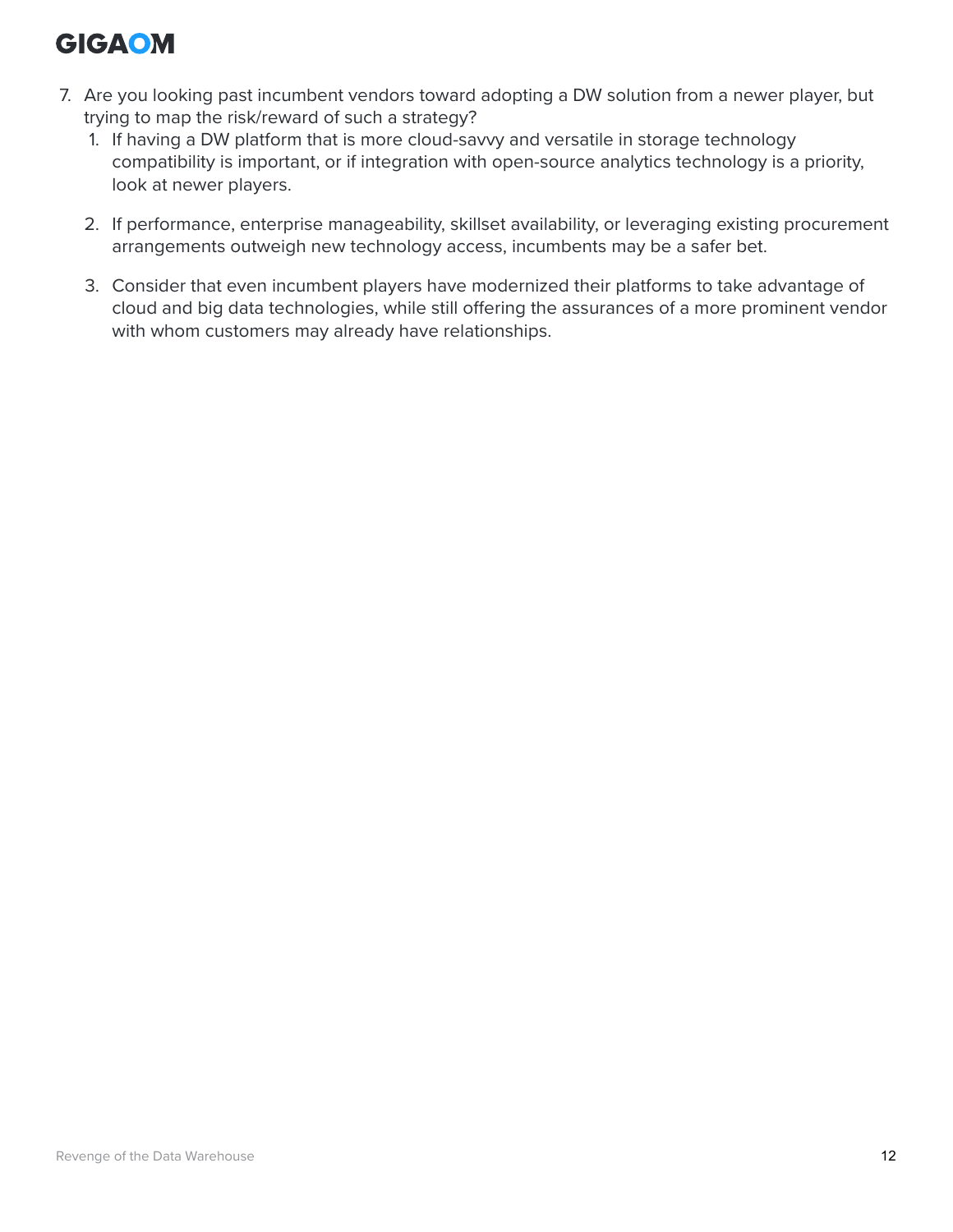

## <span id="page-12-0"></span>**4.** Key Players

Reviewing key players in the DW space is best facilitated by constructing a taxonomy of DW platforms. Figure 1, below, shows the overall DW product groupings.

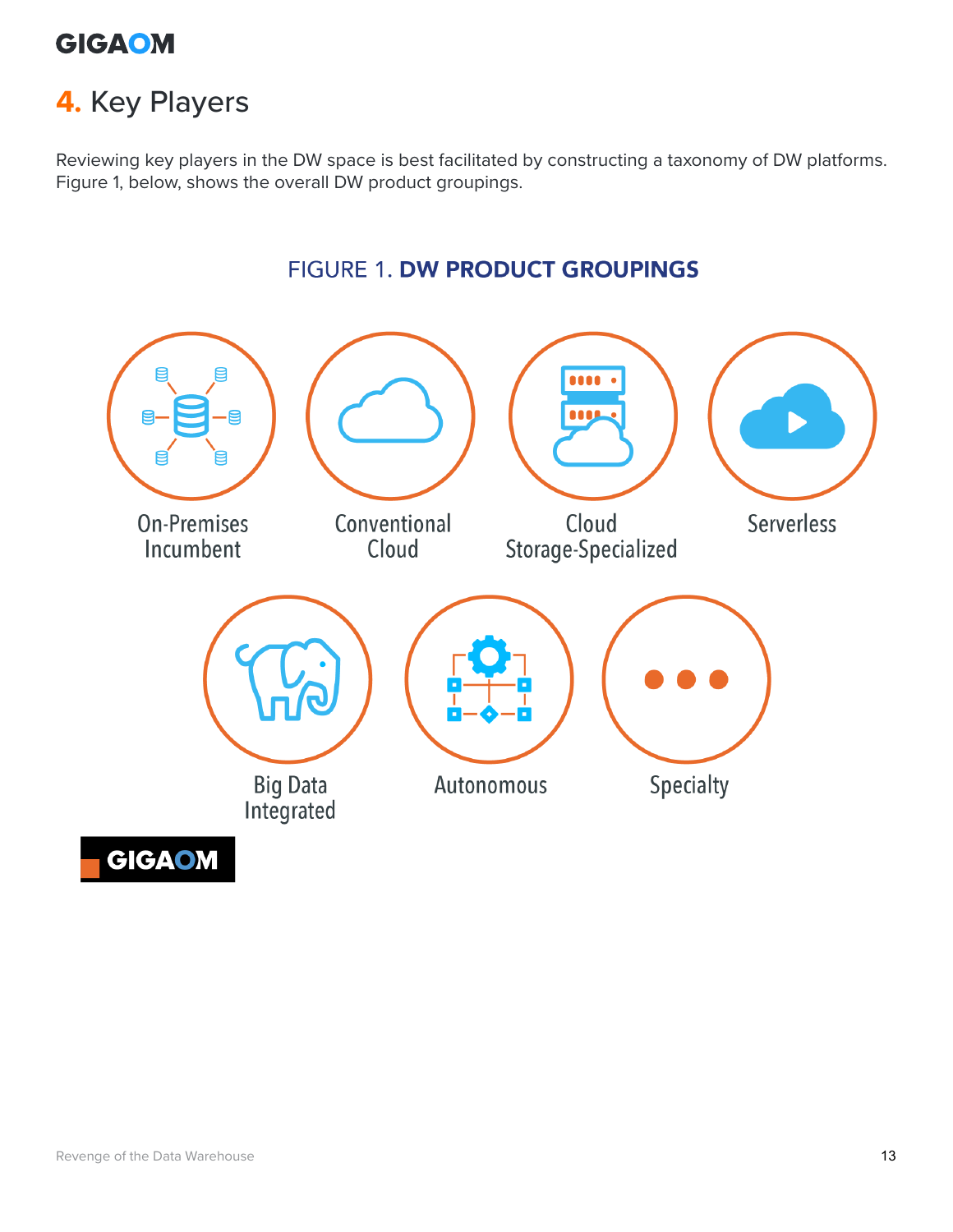On-Premises Incumbent (using MPP, column-store and/or other scale-out architectures)



These relational database platforms are purpose-built for data warehouse work. They may use MPP and columnar technology and sell in appliance form factors. This group includes products we have already discussed: Teradata, MicroFocus Vertica, Pivotal Greenplum, IBM Netezza, and Microsoft Analytics Platform System. We also mentioned ParAccel's DW platform, which became Actian Matrix and has been subsequently retired.

**IBM Netezza** came to Big Blue in one of the many 2010 DW pure-play acquisition deals. Although like several of its peers, Netezza is based on PostgreSQL at the node level, much of its technology is finding its way into IBM's legacy DB2 relational database product.

**MicroFocus Vertica** was one of the first data warehouse platforms to go beyond MPP and focus on columnar storage (hence the name). One industry juggernaut Michael Stonebreaker's progeny, original corporate entity Vertica Systems was acquired by HP in 2011, became an HP Enterprise product after the HP split and now owned by MicroFocus, which acquired HP Enterprise's software business.

**Microsoft Analytics Platform System** (formerly Parallel Data Warehouse, or PDW) is an MPP data warehouse built on SQL Server technology, engineered originally engineered by the DATAllegro team Microsoft acquired in 2008.

**Oracle Exadata** is a clustered, appliance-based version of the Oracle Database, engineered for data warehouse workloads.

**Pivotal Greenplum**, originally the product of the independent company named for the database, was acquired by EMC in 2010 and, along with fellow acquisition target Pivotal Labs, formed the Pivotal unit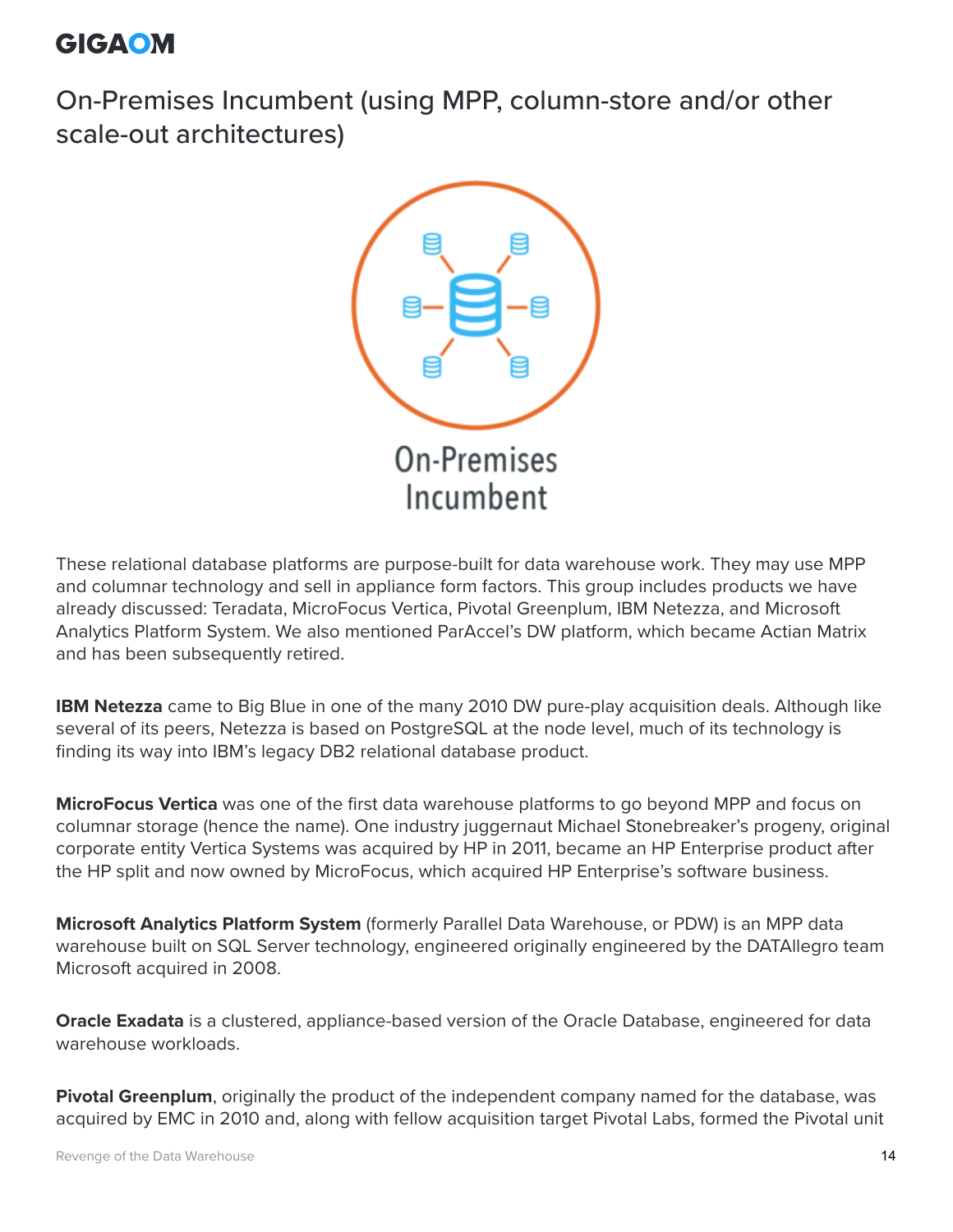captained by ex-Microsoft executive Paul Maritz, who is still Chairman of Pivotal's Board of Directors. This DW platform is based on PostgreSQL technology at the node level and, like its underlying relational technology, is now an open-source product. Greenplum technology is also the foundation for the Hadoop-based open-source database, Hawq, which was once a Pivotal product.

**SAP BW4/HANA** offers an in-memory database as a stand-alone product, which forms the platform for many of its software products. Although the original Sybase IQ product is still available as SAP IQ, the BW4/HANA product is the one on which the company's DW roadmap is now based.

There are a few niche sub-groupings. For example, some products are available as software-only purchases, allowing customers to use their hardware and avoid the appliance hardware lock-in. SAP's DW product, based on HANA, is in-memory. But, by and large, everything fits in a single category.

With the advent of the cloud, competition from big data platforms, and the pressure from self-service BI users to get data into the warehouse as quickly and with as much agility as possible, new categories have emerged. In the following sections, we investigate several such major categories, beyond the familiar on-premises MPP DW category.

**Teradata** is the granddaddy of MPP data warehouse products and the appliance form factor. Even in this age of cloud-native DWs, Teradata is the platform that challengers chase and seek to displace. Despite Teradata's significant investment in Hadoop-related companies and technologies, its classic DW pedigree makes it the standard by which others are judged.

#### Conventional MPP Cloud



This solution category encompasses data warehouse offered as cloud services based on conventional MPP architectures used by on-premises products. Products in this category offer managed services,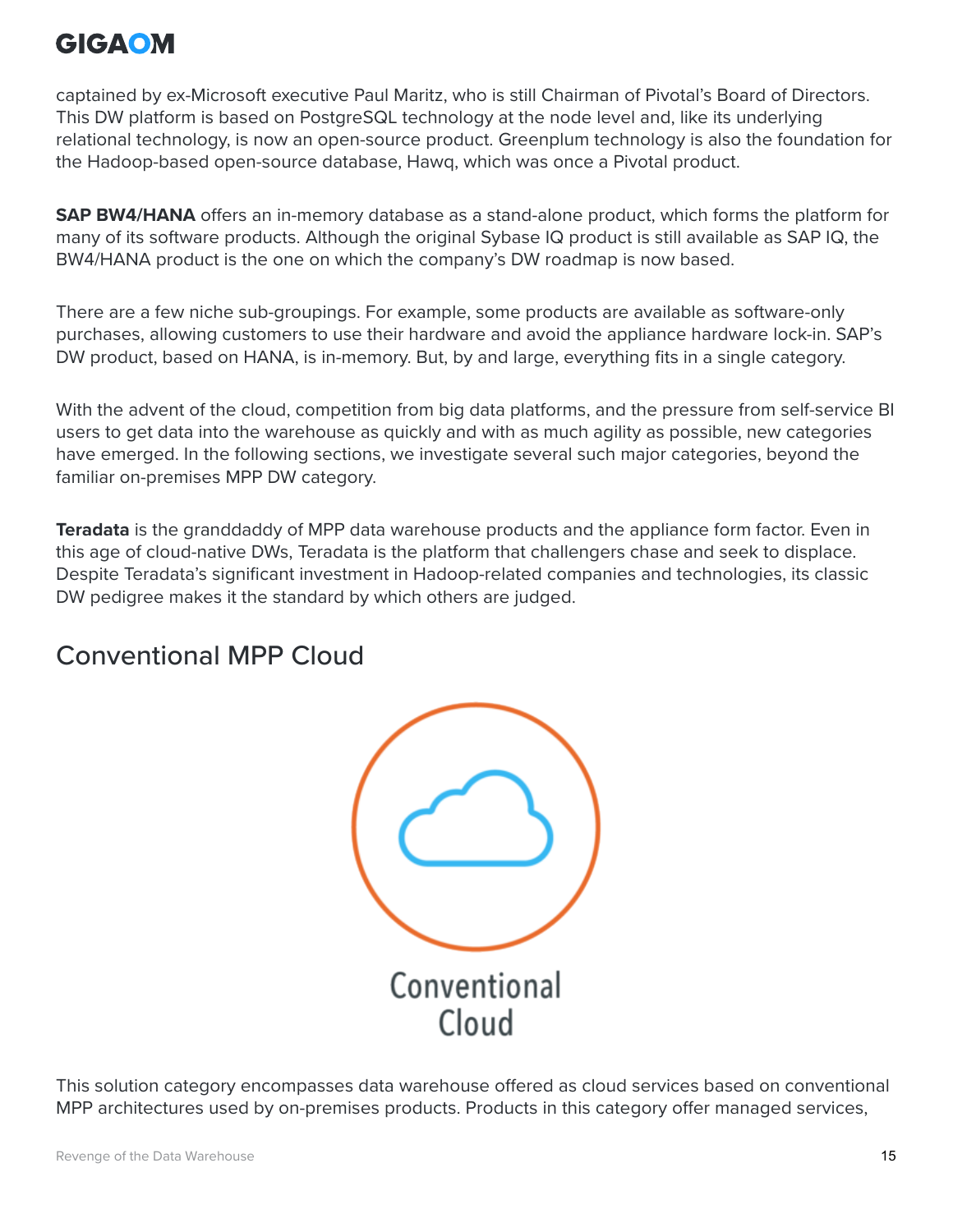and are not just Infrastructure as a Service (IaaS) implementations.

**Amazon Redshift.** The key player in this category is Amazon Redshift. While several other cloud data warehouse services exist, virtually all of them leverage cloud object storage rather than more conventional storage infrastructure provisioned with the MPP cluster.

**GoodData**. GoodData offers a combination of services. GoodData embeds the Vertica data warehouse.

**IBM Db2 Warehouse on Cloud**. IBM is in this group as well, with its Db2 Warehouse on Cloud service. This service, though branded Db2, brings technology from the Netezza platform and, according to IBM, offers 90% or greater Netezza compatibility in terms of its data definition language, data manipulation language, and stored procedure capabilities. Data can reside on-premises (private cloud), in the public cloud, or a mix of the two (hybrid).

IBM provides a range of sizing options for the service. Its "MPP Small" service, available on AWS, best fits the conventional cloud DW grouping. For less demanding workloads, IBM also offers single-server symmetric multi-processing (SMP) options (in "small," "medium," and "large" sizes).

Db2 Warehouse allows data to reside on-premises (private cloud), in the public cloud, or a mix of the two (hybrid). The product also offers built-in analytics functions and integration with IBM Watson Studio, making it a compelling choice for IBM stack customers doing data science and AI.

**Oracle Database Autonomous Data Warehouse.** Autonomous Data Warehouse is Oracle's lead Cloud DW service. It's a fully-managed database, built on Oracle Exadata technology, running as a metered service on the Oracle Public Cloud, and optimized for DW workloads.

While Exadata leverages columnar data compression, it is not a full-fledged column store database and does not employ an MPP architecture.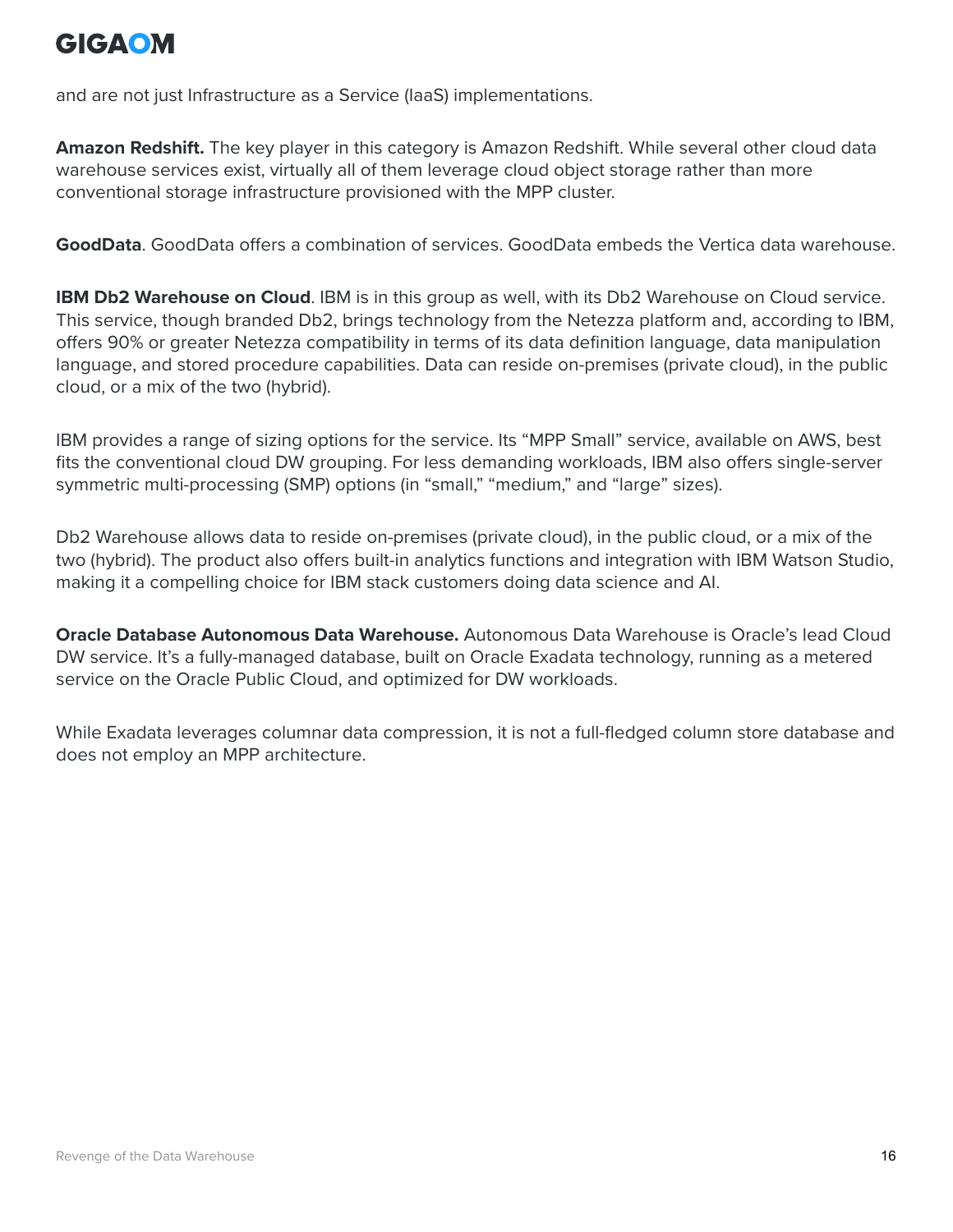#### Cloud Object Storage-Specialized



Several other cloud-based data warehouse services exist, both from public cloud vendors and independent providers. Each of these differ from the previous category in one key facet: they utilize cloud object storage instead of conventional cluster-based storage, allowing storage and compute to be scaled independently. Since cloud storage is durable beyond the life of any provisioned, compute infrastructure, many of these services will enable the warehouse service itself to be shutdown (or "paused").

**IBM Db2 Warehouse Flex.** IBM's Db2 Warehouse for Cloud, already covered in the Conventional Cloud product grouping, introduced "Flex" and "Flex Performance" sizing options recently (for dense storage and dense compute workloads, respectively) that, like Snowflake and Azure SQL DW, also leverage cloud object storage; offering independently scalable compute and storage as a byproduct. Db2 Warehouse Flex service is available on IBM's own cloud.

**Microsoft Azure SQL Data Warehouse**. Speaking of Azure, another key player in the Cloud Storage-Specialized product group is Microsoft, with its Azure SQL Data Warehouse ("SQL DW") service. Azure DW shares a technical heritage with Microsoft's Analytics Platform Service on-premises product and is ultimately based on SQL Server and its T-SQL query language.

Along with Snowflake, Microsoft pioneered the approach of using cloud object storage (Azure Blob Storage) and pause-able DW clusters. It recently improved on that with its "Gen2" product, which takes a hybrid approach to storage, bringing in conventional solid-state disk storage as a caching layer and continuing to use cloud object storage as the persistent store.

**Snowflake.** Foremost among vendors in this group is Snowflake, a pure-play/startup led by Bob Muglia, former President of Microsoft's erstwhile Server and Tools Business. Despite its startup status, Snowflake has had multiple rounds of funding, raising over \$900M in aggregate. It is growing quickly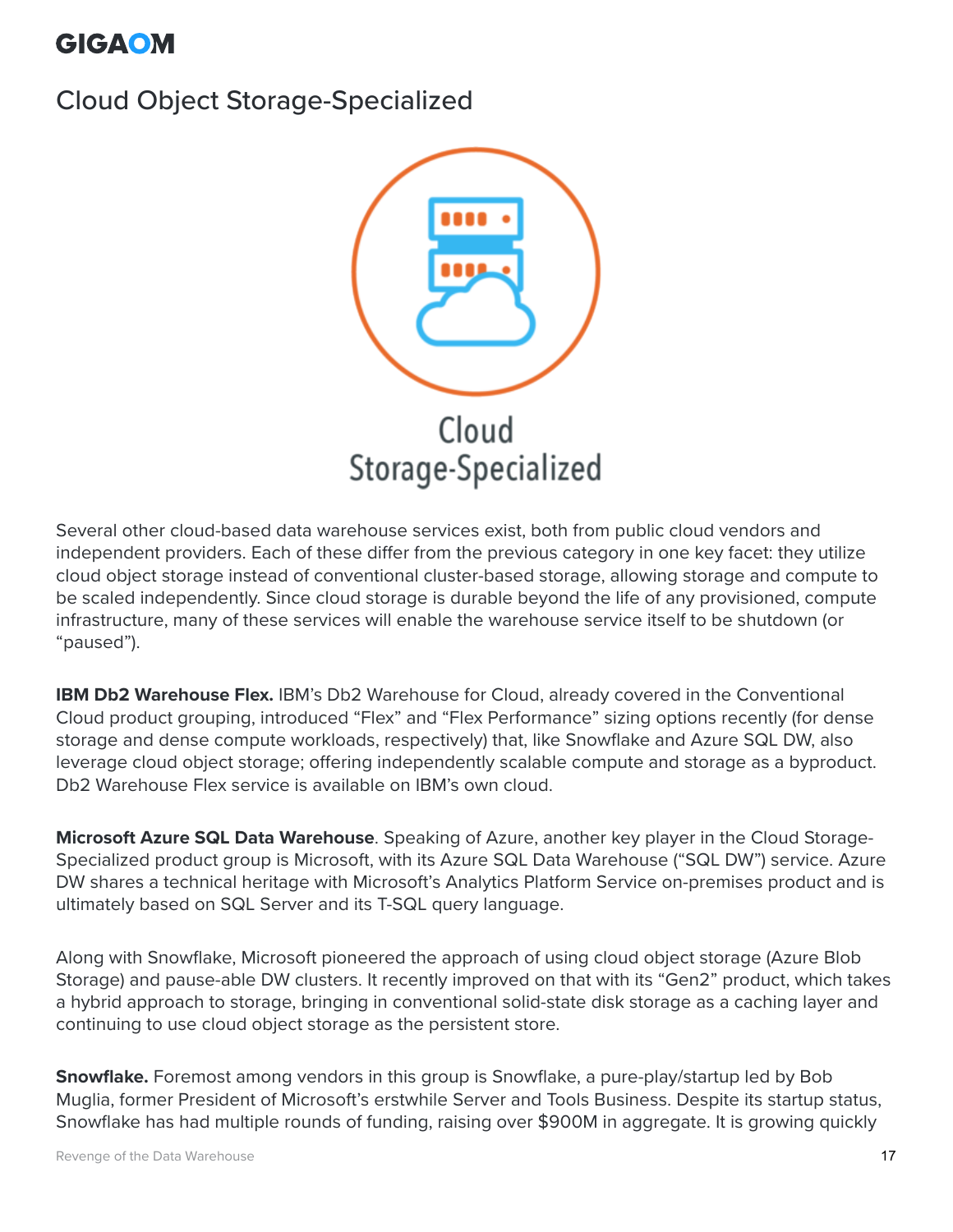and has been an industry darling for some time.

Snowflake's product was originally launched on AWS, and an Azure-based offering was recently launched as well. As expected, Snowflake on AWS utilizes Amazon S3 storage. Snowflake on Azure uses Blob Storage.

Snowflake allows customers to spin up multiple clusters for greater concurrency (i.e., handling more simultaneous users and queries). The company has enjoyed notoriety and success with this approach and has arguably catalyzed innovation in its competitors.

### **Serverless**



We have mentioned Amazon and Microsoft, but have not said much about the third major public cloud provider, Google.

**Google BigQuery.** Google's cloud data warehouse service is BigQuery. Unlike the DW services covered so far, BigQuery is not an MPP-based product, and it does not require customers to provision or size a cluster.

Instead, BigQuery is a serverless product. BigQuery decouples storage and compute; it utilizes its own managed, columnar storage and can connect to data in Google Cloud Storage as well as CSV, JSON, Avro, and Google Sheets data stored on Google Drive.

Users pay for the storage taken up by their data and also pay for compute power actually used. As such, there's no need to explicitly stop and start a cluster, as there would be with Azure SQL DW, and storage is, by definition, scaled separately from compute.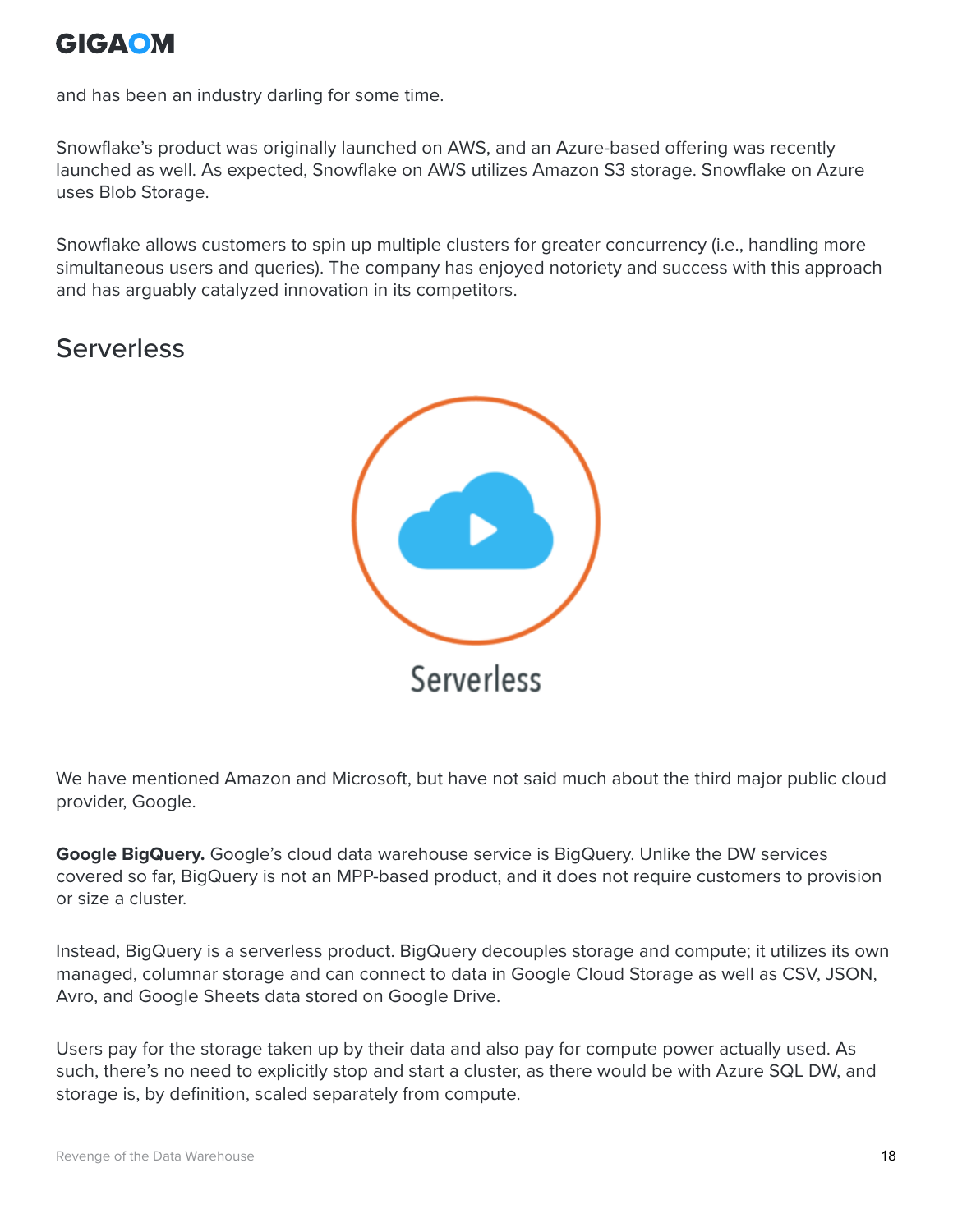BigQuery also offers streaming data ingestion and supports operationalized machine learning via special SQL commands.

#### Big Data Integrated



As an outgrowth of the work done with open-source projects like Apache Impala and Apache Hive, open-source big data distributions have ushered in their own DW solutions, though some of them are more conventional in their use of the DW moniker than others.

**Cloudera Data Warehouse.** Cloudera approaches the analytics market with a "modern data warehouse" philosophy, combining elements of conventional MPP data warehousing and data lake implementations. Technologically, this translates into an endorsement of and a platforming approach based on a combination of the Apache Hive technology (especially Hive LLAP – described below) championed by Hortonworks and Impala technology, developed and advocated by Cloudera before the two companies merged.

This approach, in the context of the revamped Cloudera Data Platform (CDP) and its basis in Kubernetes, means that Cloudera customers can provision data warehouse instances that are workload-specific, persistent or ephemeral, supporting auto-scaling, based on Impala or Hive, in the cloud paired with Amazon S3, Azure Data Lake Store (ADLS) or Google Cloud Storage (GCS), or onpremises using HDFS or Apache Kudu (also developed by Cloudera, as a companion to Impala).

The company proffers the concept of data warehouse deployments dedicated to operations & events, research & discovery, as well as more traditional use cases. All Cloudera Data Warehouse infrastructure, regardless of underlying technology or location, can be managed in an integrated fashion using the company's Shared Data eXperience (SDX) framework and tooling, including unified security, governance, schema, and metadata.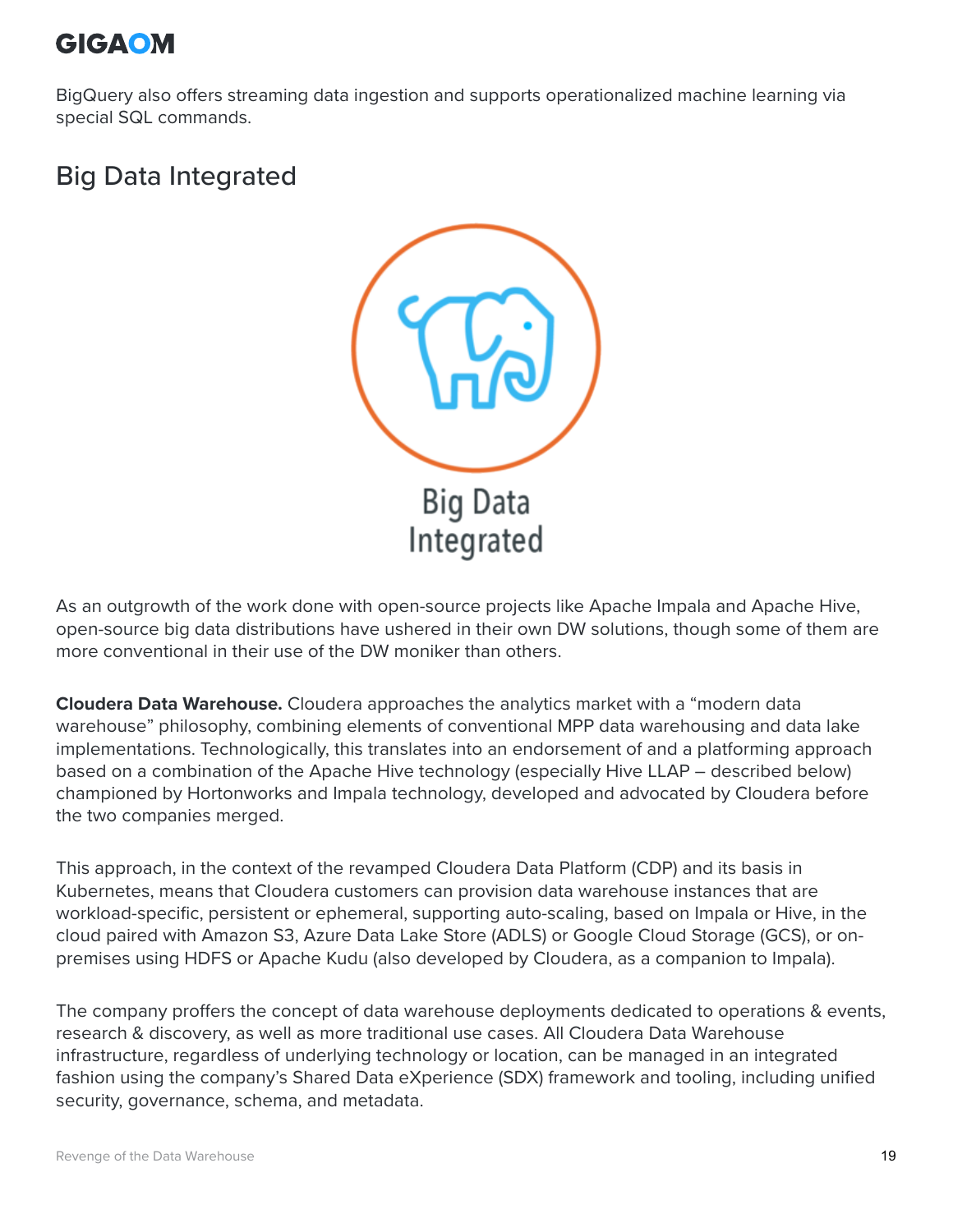**Hawq.** Pivotal, the unit of EMC, which acquired Greenplum's technology and team, developed its own big data ecosystem data warehouse by essentially re-engineering Greenplum to use HDFS for storage and releasing that technology as a new product called Hawq. Hawq is now also an open-source Apache Software Foundation project.

**Hive, in its Many Versions.** No discussion of big data ecosystem data warehouses would be complete without mentioning Apache Hive, the granddaddy of all SQL-on-Hadoop solutions. The problem is, despite billing itself as "data warehouse software" right on the project's home page, and despite Impala's SQL-level compatibility with it, Hive has historically not been a true data warehouse. Instead, it has been a standalone SQL query abstraction over Hadoop.

Originally, in the Hadoop 1.0 days, Hive generated MapReduce code, which was all Hadoop understood. The slow, batch nature of MapReduce meant anything close to DW-like performance on Hive was elusive at best. In the Hadoop 2.0 era, Hortonworks re-engineered Hive to work with Apache Tez, and Cloudera re-engineered it to work with Apache Spark. Both of these re-works made Hive faster, but neither really brought DW-level performance.

Later on, Hortonworks worked on a new version called Hive LLAP, the acronym portion of which can stand for "Live Long and Process" or "Low Latency Analytical Processing." Regardless of which acronym expansion is preferred, Hive LLAP was designed to make Hive a more responsive back-end for business intelligence tools, especially self-service products like Tableau and Power BI.

Now that we are in the Hadoop 3.0 age, Hortonworks had worked, prior to merging with Cloudera, to bring forward a 3.0 version of Hive. Hive 3.0 integrates Apache Druid in service of high-performance OLAP-style queries. Now that Hortoworks has merged into the new Cloudera and the latter has released its Cloudera Data Platform, Hive LLAP would appear to be the favored version.

**Impala.** Cloudera was the original developer of Impala before it contributed it to the Apache Software Foundation to become Apache Impala. The company has invested significant engineering resources into the product. While Impala supports most of the Apache Hive dialect of SQL (in addition to ANSI SQL) and can use HDFS (or cloud object stores) for its storage layer, it nonetheless uses an MPP architecture and was conceived as a data warehouse from its inception.

Cloudera's data warehouse approach leverages both Impala and Hive (described below). Specialty vendor Siren also embeds Impala in its platform. Impala was an optional component on Amazon's Elastic MapReduce (EMR) service for a while, but now must be installed manually to run on EMR clusters.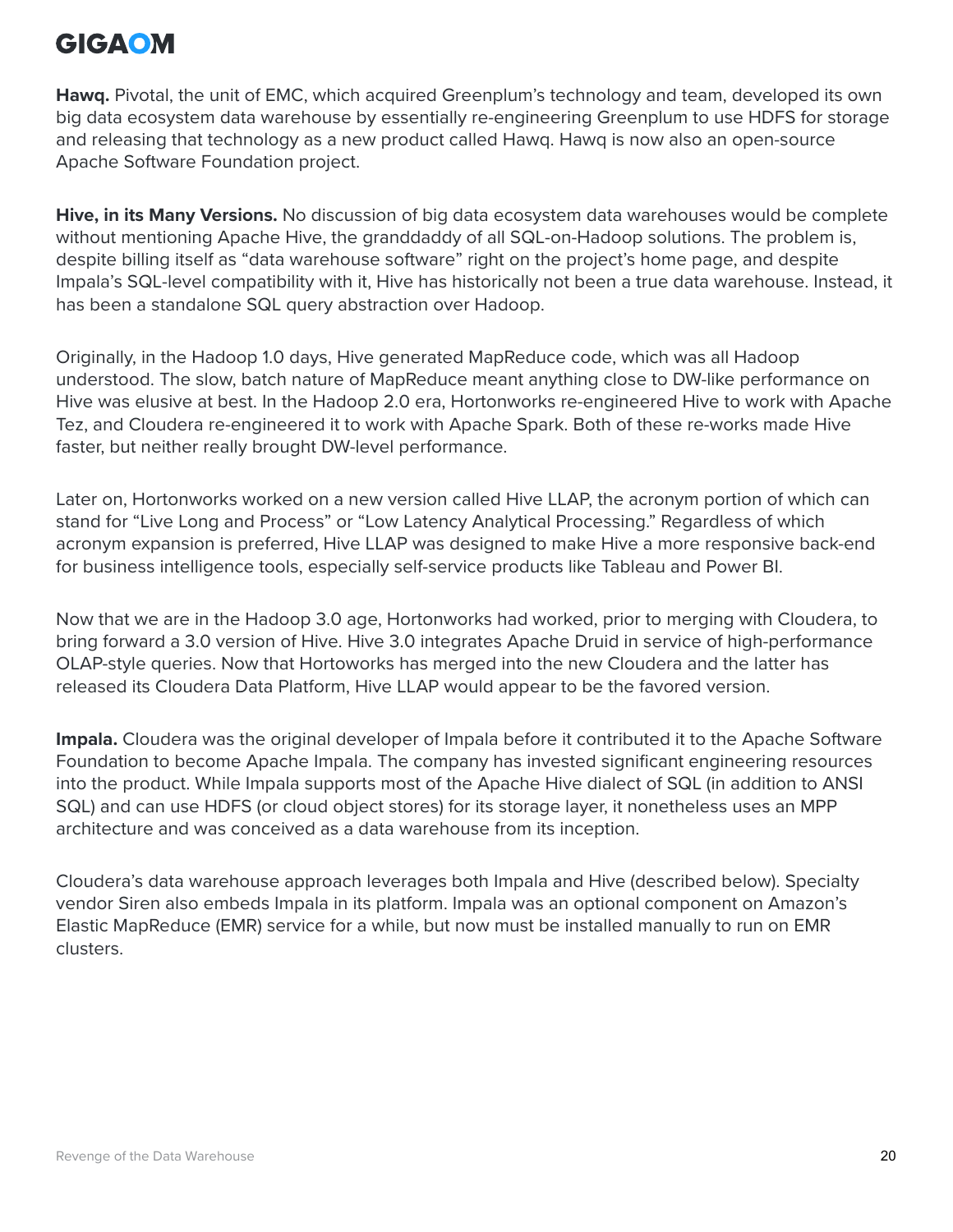

#### Autonomous



The industry has been at data warehousing long enough that patterns have emerged in the data modeling and ETL work that goes into transforming operational databases into data warehouses and dimensional models. Certainly, consulting organizations in the DW space have converted their experiences into formal methodologies that they apply as they embark on each project.

As an outgrowth of these methodologies, products that automate the modeling and design of a data warehouse and host the warehouse itself are now emerging. These products constitute a grouping of their own. Beyond methodology, these products may also use AI to help determine what is contained in various tables and how the data in those tables should be manifested as measures or dimensions.

**Attunity.** Attunity, though it does not offer a data warehouse product, deserves mention here. Through its Compose product, it provides offers an automated ETL solution that can support numerous data warehouse platforms, both cloud and on-premises. Attunity Compose and a DW platform, like Redshift or Snowflake, together provide an autonomous DW solution.

**Infoworks.** Another player in this space is Infoworks, which implements what it calls a "no-code transformation platform." The Infoworks Autonomous Data Engine automates data ingestion (including ingestion of real-time streaming data) into Hadoop and automatically generates OLAP cubes. It provides monitoring, "collision detection," auto abort/re-start, and other enterprise-grade manageability features to the ongoing operations of its automated pipelines.

**Panoply.** One such product is Panoply that automates the database maintenance

and data modeling/engineering that might ordinarily be done by a database administrator (DBA) or data architect. The system uses machine learning and natural language processing algorithms to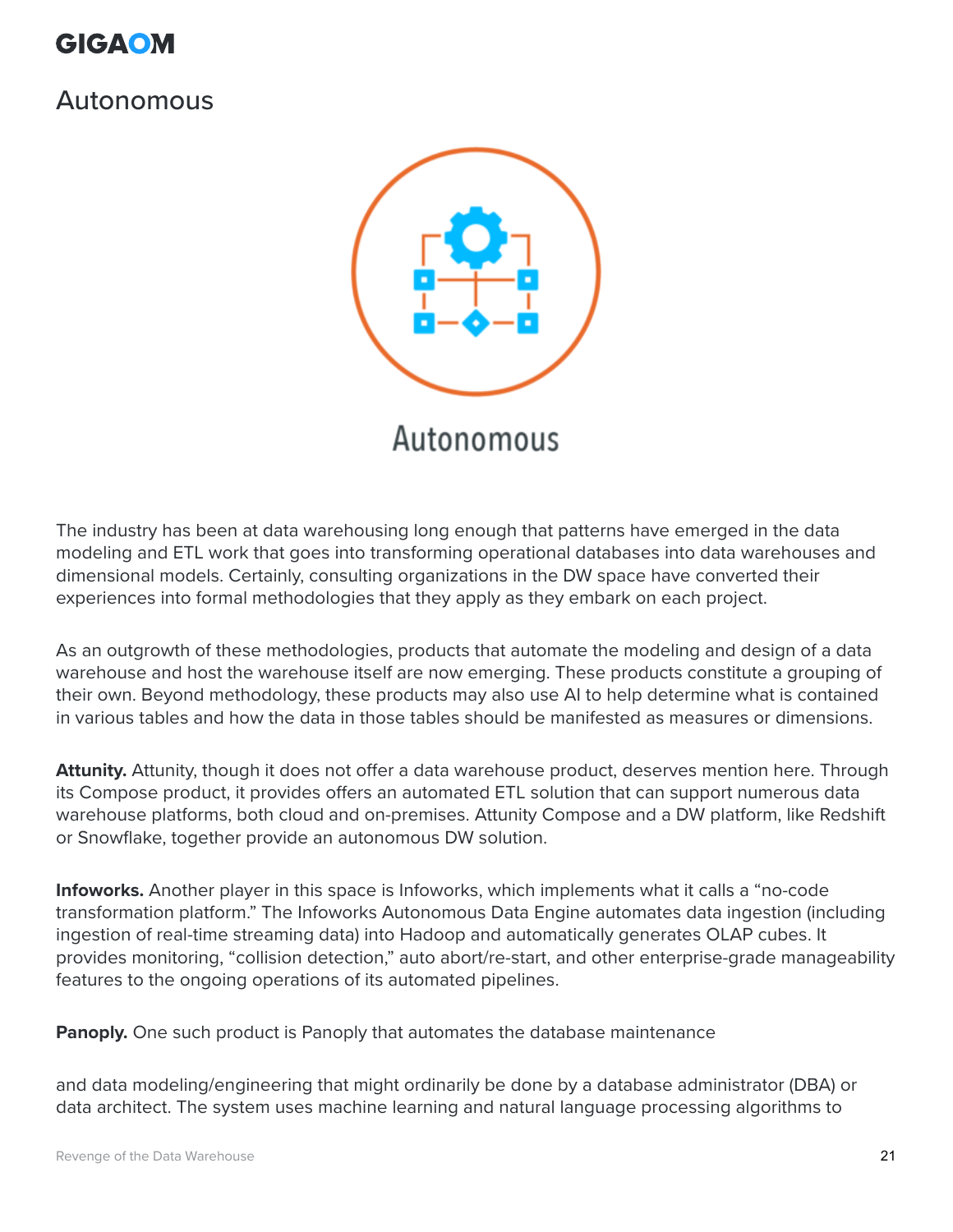

ingest data, reindex, and construct the DW's data model – a process Panoply refers to as "ETL-less data integration."

Panoply's DW materializes in Amazon Redshift, and BI tools need merely connect to that platform to consume the data and perform analysis. Panoply adds its own proprietary caching layer that "heats and cools" the data, aided by usage-based optimization (i.e., monitoring the most popular queries and optimizing accordingly) for maximum performance. In addition, Panoply automatically separates storage from compute.

#### **Specialty**



Not every DW product fits neatly into a taxonomy. This is especially true now that so many open-source analytics products can combine with relational database technologies in a mix-and-match fashion. In this section, we round-up a few more products that combine various technologies into platforms that can accommodate data warehouse workloads.

**Actian Vector.** Actian Vector has its roots in an academic project called MonetDB and a company called Vectorwise, which the former Ingres Corporation (now Actian) acquired in 2010. Vector and its precursors all utilize vector operations, supported by Intel's SIMD (single instruction, multiple data) CPU instructions, which process multiple values together rather than one at a time. This vector processing, pioneered in MonetDB, is now a staple a growing number of conventional DW platforms.

**Siren.** Like Splice Machine, Siren also mashes up Hadoop and Spark (as well as Impala) but adds other technologies to the mix as well. It uses PostgreSQL for relational database workloads and a combination of Solr and ElasticSearch for search-based analytics. Siren combines these technologies under a single analytics abstraction layer. It also sports its own dashboard/data visualization interface, combining search capabilities, BI, relational investigation, knowledge graph analysis, and alerting.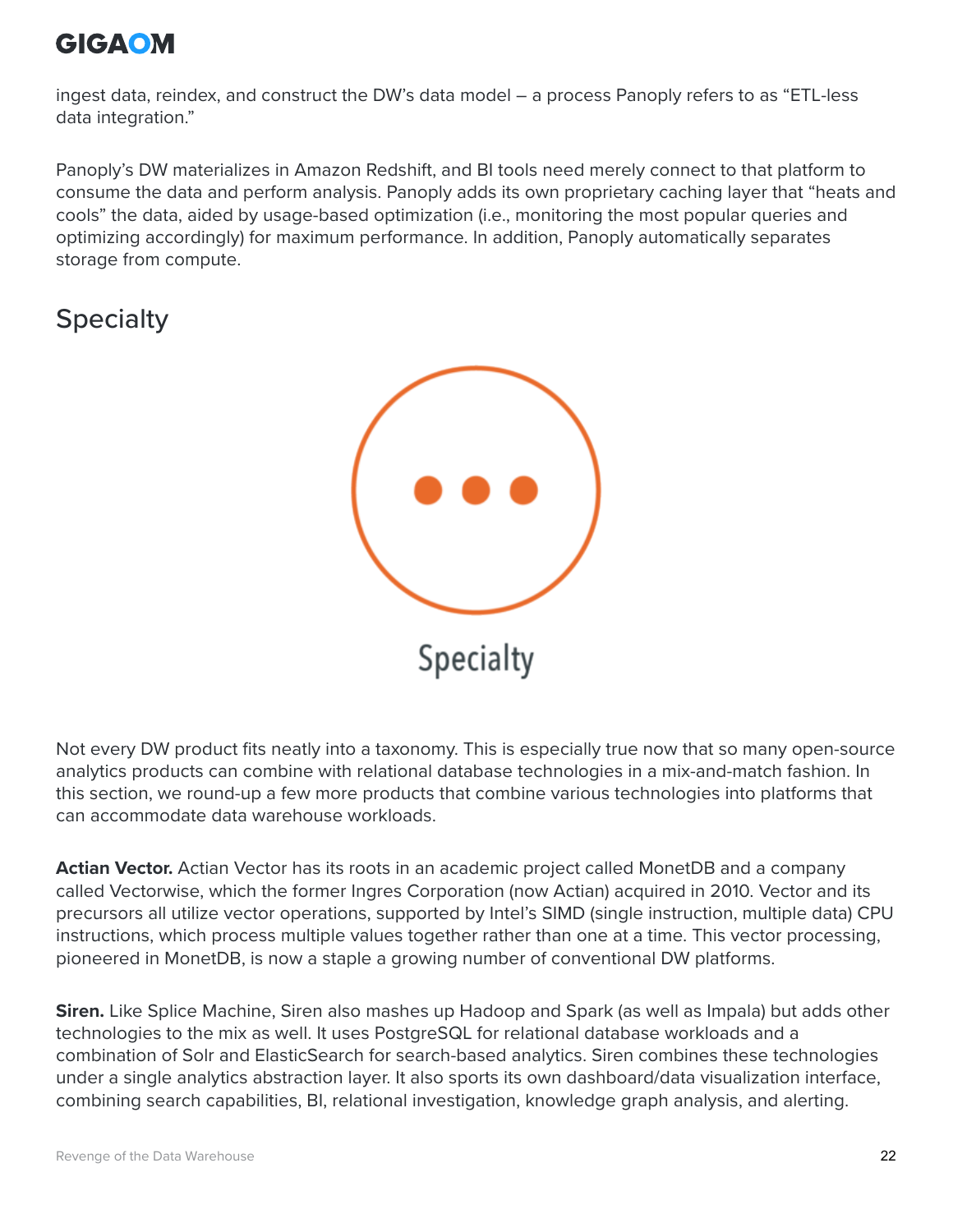**Splice Machine.** Splice Machine uses a bit of a contrarian architecture: it is an ACID-compliant relational database that runs on top of HBase, a Hadoop-based NoSQL database, as well as Apache Spark. That combination yields a SQL-driven RDBMS on the Hadoop Distributed File System that can be used for operational or analytical workloads. Additionally, leveraging native Spark libraries, Splice Machine has machine learning native to the database.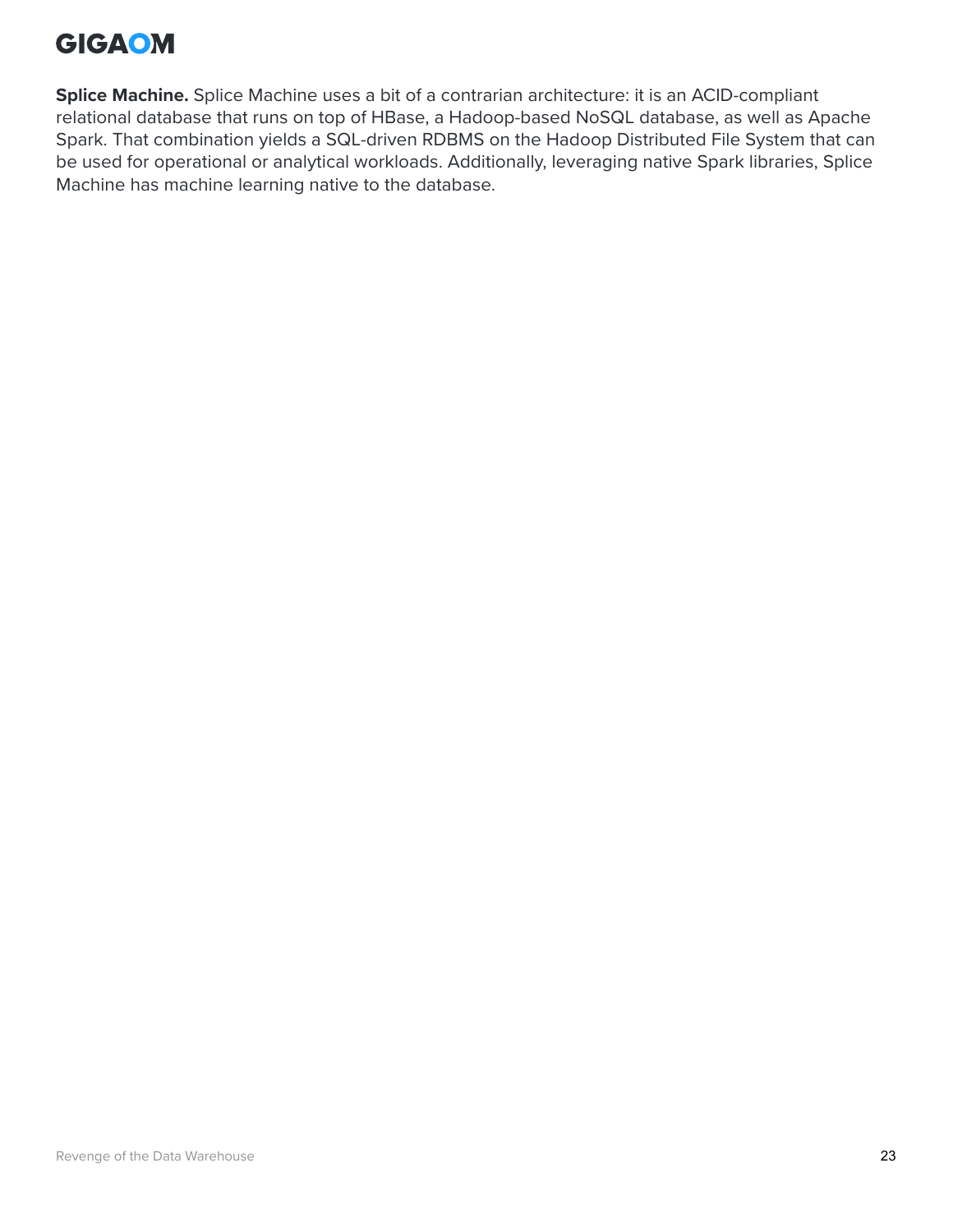## <span id="page-23-0"></span>**5.** Near Term Outlook

During the first several years of the big data era, many vendors and practitioners in the space proceeded on the premise that this new technology would supplant the then-current analytics platforms: data warehousing and business intelligence. Market factors and customer priorities have progressed to the point where big data platforms, which many now refer to as data lake technology, have found a peaceful and productive coexistence with data warehouse technology.

Data lakes have a unique ability to handle "raw" data. Raw data is sometimes only semi-structured and occasionally unstructured. But, even when fully structured, it tends to be in the form of individual files persisted in a storage layer, whether that is a distributed file system or a cloud object-store. Typically, each data set effectively combines fact and dimension data into a single file.

The curation of data in a data lake is, typically, minimal. Data is less vetted, redundant data may not be triaged away, and the very *goal* of a data lake is to err on the side of inclusiveness. All of this raises data governance and compliance risks with data protection regulations like GDPR and ePR (The European Union's enacted General Data Protection Regulation and draft ePrivacy Regulation) and CCPA (the California Consumer Protection Act).

Data warehouses are different. They tend to be repositories of consensus, with high degrees of curation and a very high bar for inclusion of data. As such, many practitioners consider the data warehouse the "single source of truth." As discussed, data warehouses employ a dimensional design, with dimension and fact data segregated into separate tables.

While both data lakes and warehouses store data ripe for analysis, they serve different goals. The data lake is more permissive, appropriate for experimental, one-off analyses. The data warehouse is more formal and "disciplined" fit for mission-critical, frequently-run analyses. It is also a great place to land data from the lake that turns out to be useful to a broad audience, where the ad hoc analyses of data conducted in the lake turn(s) out to be sufficiently valuable to run on a repeated, operational basis.

As such, the lake and the warehouse have complementary roles on a day-to-day basis, and they even have a workflow between them, where the lake can be a proving ground for data and analyses that may then "graduate" to the warehouse. The warehouse's use of schema-on-write makes it more suitable for systems of record. The data lake's use of schema-on-read makes it more flexible, less formal, and more appropriate for exploratory, ad hoc work.

One more thing to consider is that data warehouse platforms are becoming more viable for departmental or business domain-specific applications. Essentially, data warehouse platforms are now appropriate for more than Enterprise Data Warehouse implementations. The cloud makes this more feasible since it removes the significant capital expense of an on-premises appliance-based data warehouse, and allows data warehouses to be spun up for time-limited projects. Fundamentally, the cloud has made DW platforms more versatile, and this may cannibalize opportunities where data lake technology may otherwise apply.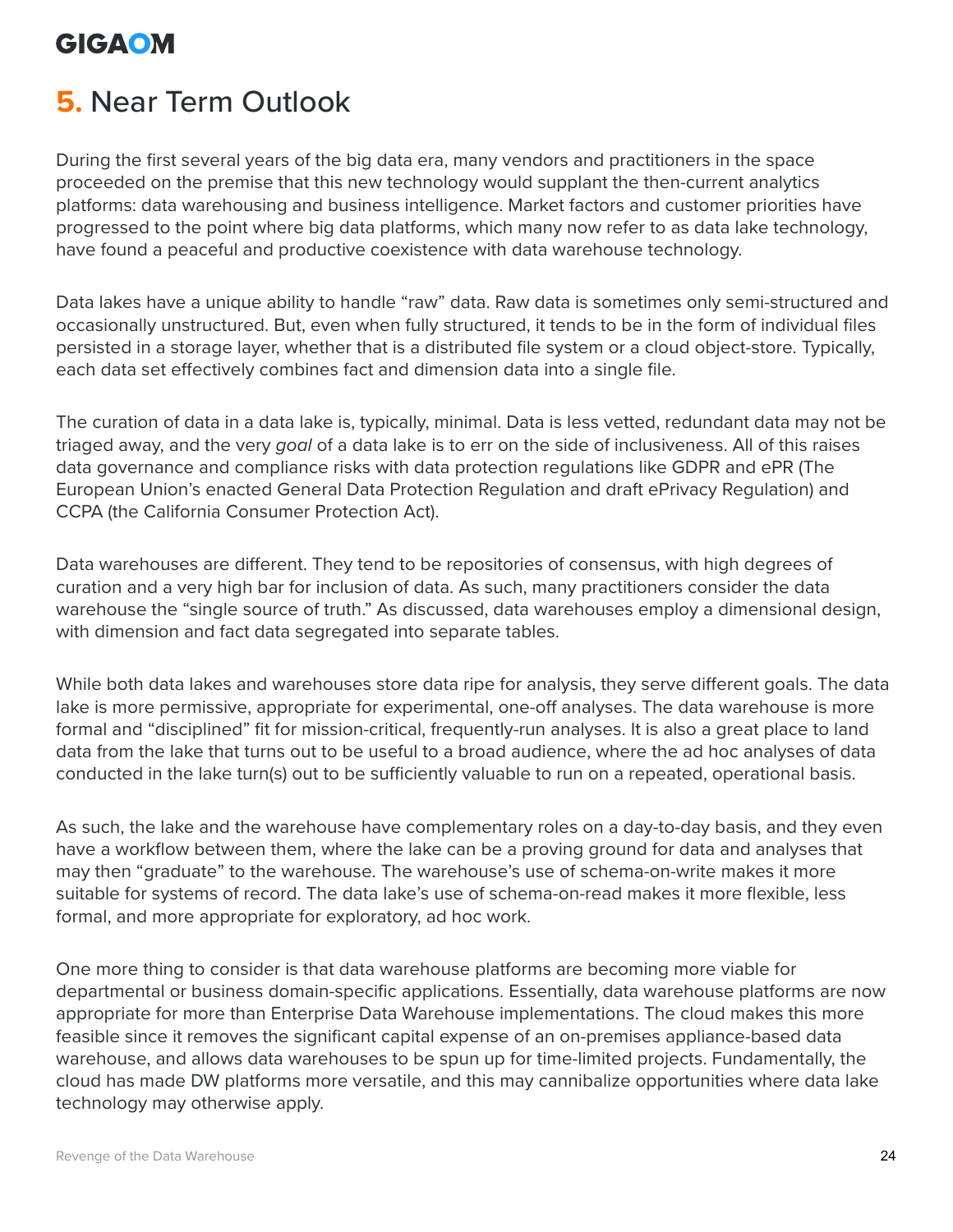Here is what to expect:

- The major RDBMS and DW platforms will embed Hadoop and Spark technologies into their platforms. This is already happening with Microsoft SQL Server, as the preview for the 2019 version of the product will integrate with Spark and HDFS. Expect other vendors to follow suit.
- Streaming data platforms will become more integrated into operational and analytics data systems too. And, while Kafka seems a big technology winner, expect the cloud providers to push their own streaming platforms, combined with Kafka API compatibility.
- Machine learning and AI will become more integrated, as well. The time horizon for this may be unclear for a while. Some point integrations have been created, and Databricks has integrated ML into the mainstream of its platform and workflow. But much more must be done. Auto ML and cloud cognitive services have to figure in more, and everything must become more embedded and seamless. ML and AI integration is an area that merits scrutiny to understand and leverage its benefits in the near future.
- Data governance and data protection must get easier so that companies can be both data-savvy and regulation-compliant.
- Finally, all the technologies discussed in this report data warehouse, BI, and data lake must become much more accessible to enterprise developers. The technologies must simplify, and the concepts must become more universally taught and conveyed. And, the more things that are available as a service, the better.

If the industry can do all of these things, and do them in the next year or two, then things will become much more manageable for many customers. And if machine learning is part of the platform, then digital transformation can finally begin in earnest.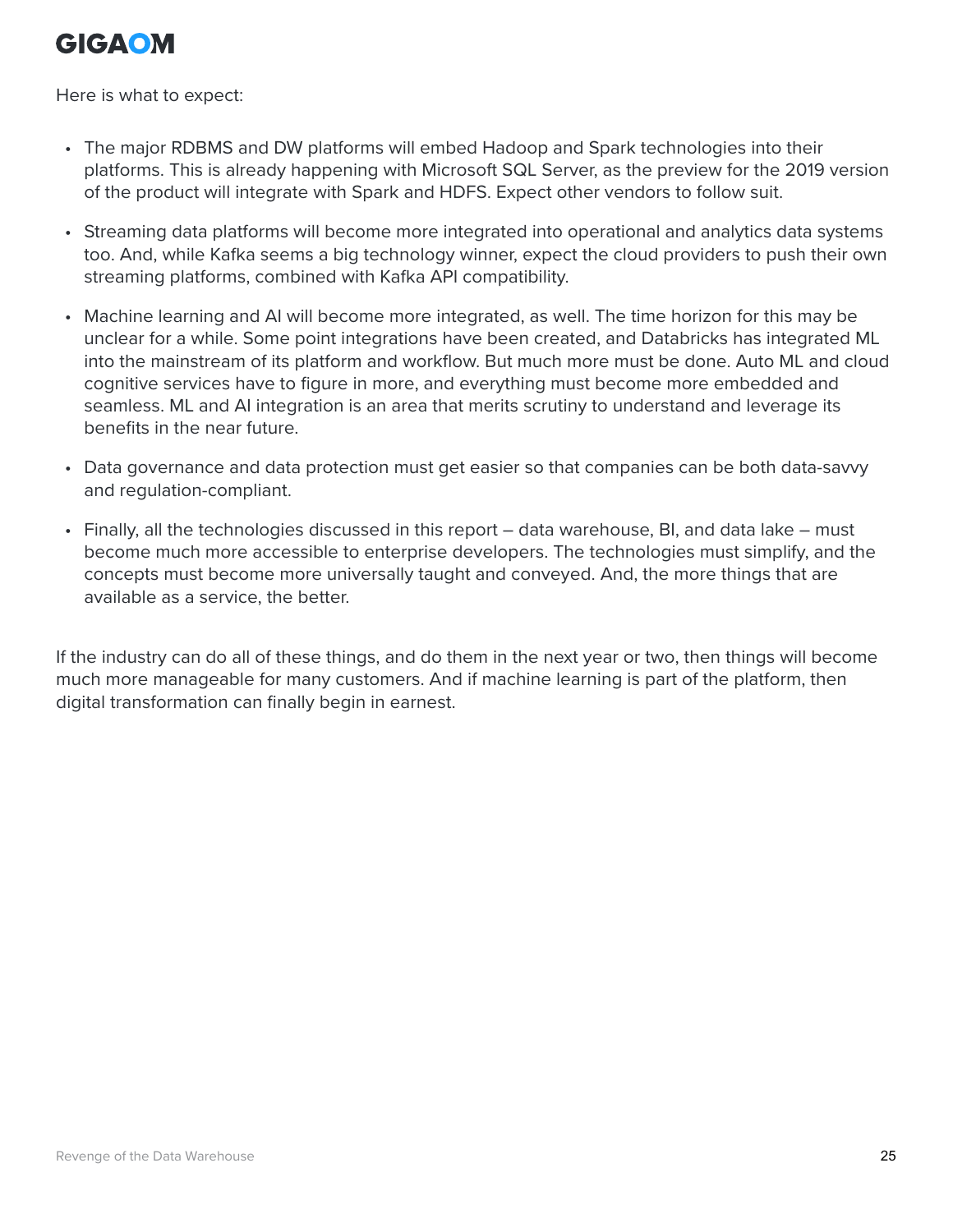# <span id="page-25-0"></span>**6.** Key Takeaways

Taking an inventory of where things are and how they have progressed is valuable. The entire analytics market has shifted so much in the last few years that chronicling what has happened and summing up where we are is essential to planning and strategy. We hope this report has helped and will help in that regard.

But the \$64,000 question is, where are things going? Will the current fabric of data warehouse, data lake, and streaming data technologies stick? Or will things change further? Will the incumbent megavendors like Microsoft, IBM, SAP, and Oracle win out over the startups and their disruptive technologies? Or will the cloud vendors like Amazon, Google, and – again – Microsoft win out as warehouse, lake, and streaming platforms continue their drift upwards to the cloud?

A number of change factors are present in the DW ecosystem today or will soon emerge. These are summarized in Figure 2, below.



#### **FIGURE 2. CHANGE FACTORS IN THE DW SPACE**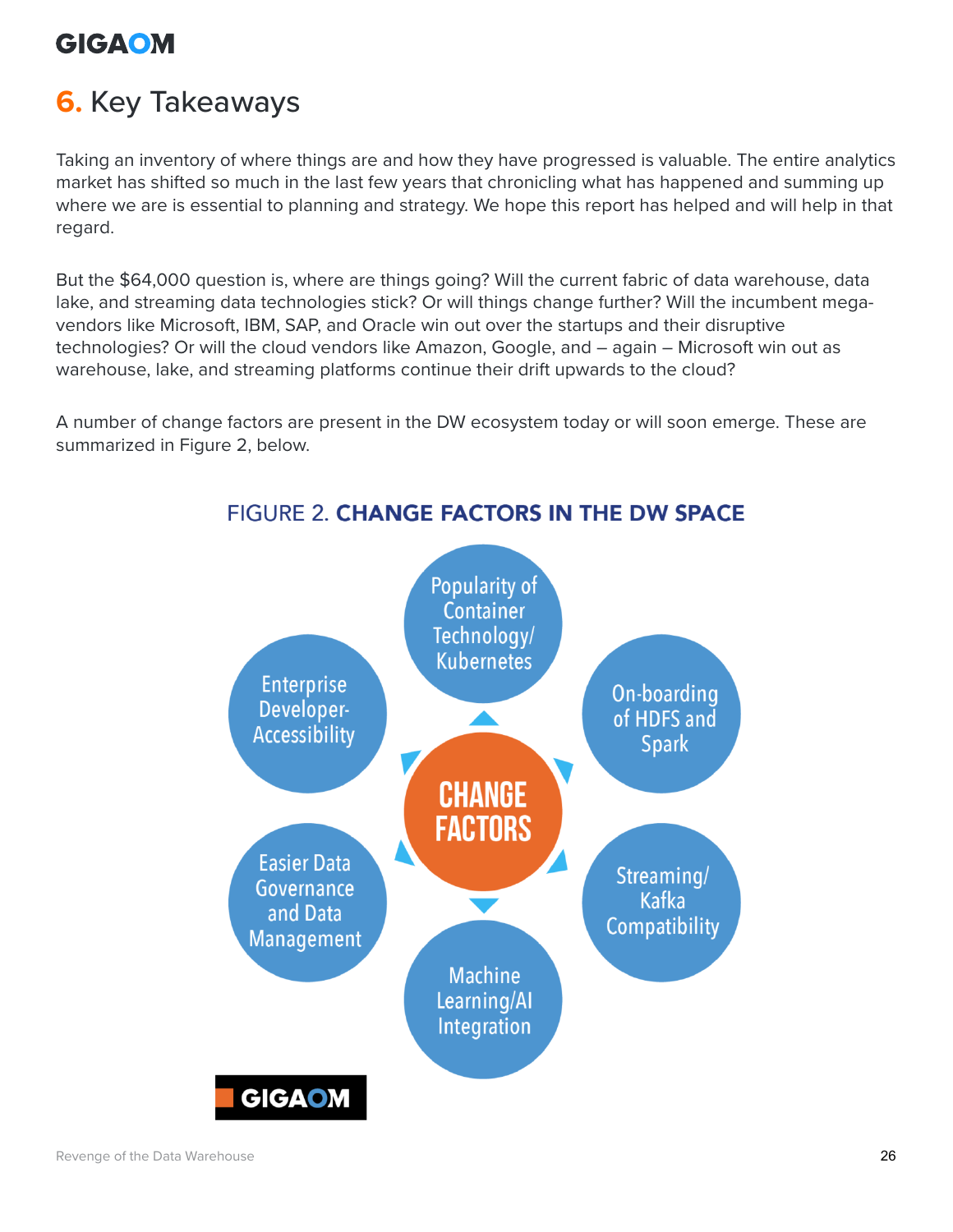Summarizing each of these factors, the reality is that an increasing number of customers see cloud object storage as the repository of choice for all their data: operational, lake, warehouse, and streaming. They like running their warehouse in the cloud, and they like running Hadoop and Spark in the cloud. All of this points toward good things for public cloud providers. It also says that the real battle for the cloud is a battle for where customers store their data.

But customers also want portability. They want to use open-source platforms, deployed via container technology like Docker and Kubernetes. They want mobility for their workloads, so they can easily shift them between their own data centers and all three major public clouds. This points to independent companies (like Snowflake) that can run across public clouds, as major benefactors.

But, even in the latter case, the cloud providers win – as they will monetize the compute and storage, even when a third party DW platform is involved. Even if customers can keep their workloads mobile across clouds, the reality is that the lion's share of their data will be on just one of them. The cloud would seem to be the arena, no matter what; the only question is whether customers will buy their tickets at the arena box office or through an independent agency.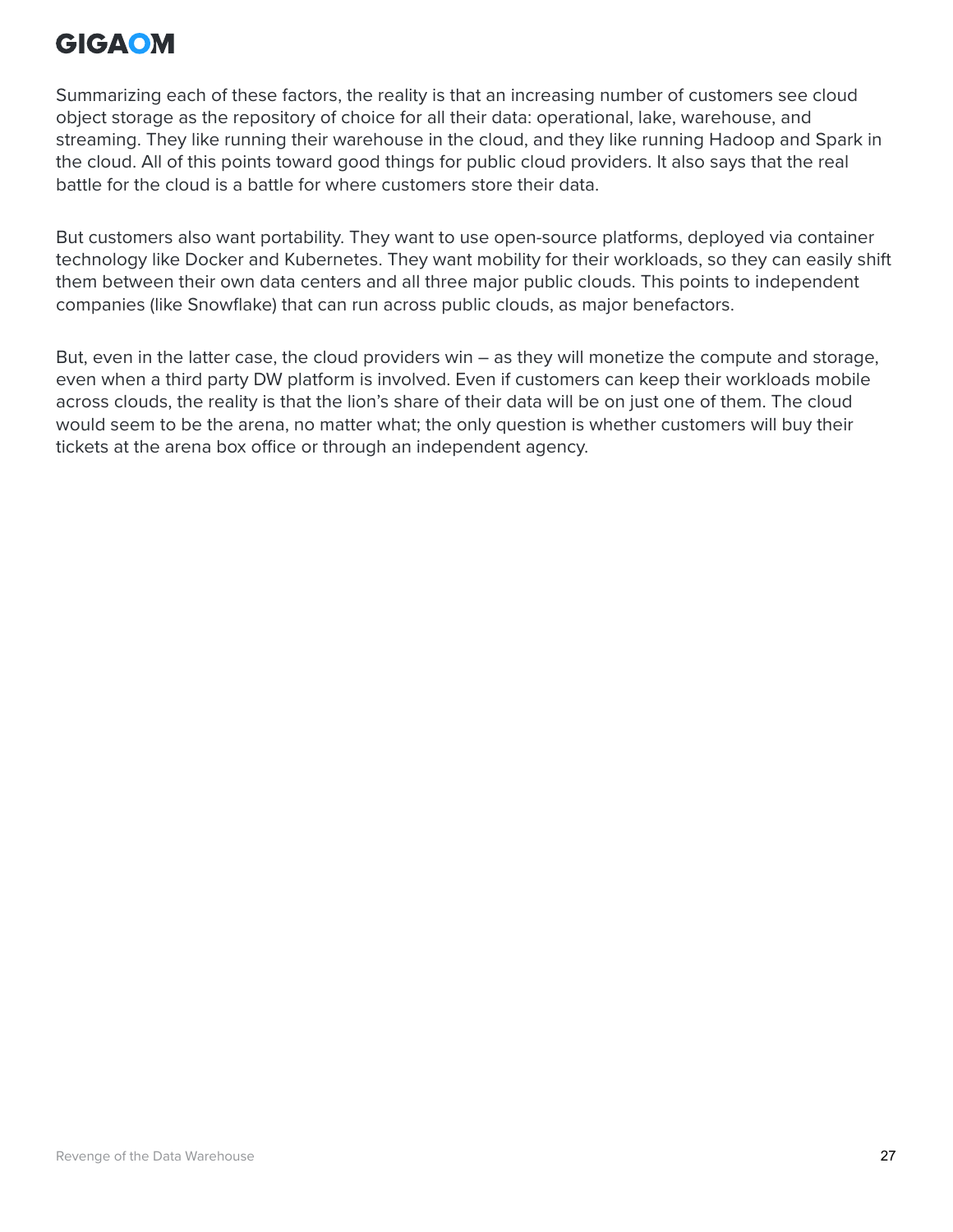## <span id="page-27-0"></span>**7.** About Andrew Brust



Andrew has held developer, CTO, analyst, research director and market strategist positions at organizations ranging from the City of New York and Cap Gemini to Gigaom and Datameer. He has worked with small, medium and Fortune 1000 clients in numerous industries and with software companies ranging from small ISVs to large clients like Microsoft. Andrew's resulting understanding of technology, and the way customers use it, makes his market and product analyses relevant, credible and empathetic.

Andrew has tracked the Big Data and Analytics industry since

its inception, as Gigaom's Research Director and ZDNet's lead blogger for Big Data and Analytics. Andrew co-chairs Visual Studio Live!, one of the nation's longest running developer conferences. As a longtime technical author and speaker in the database field, Andrew understands today's market in the context of its longtime Enterprise underpinnings.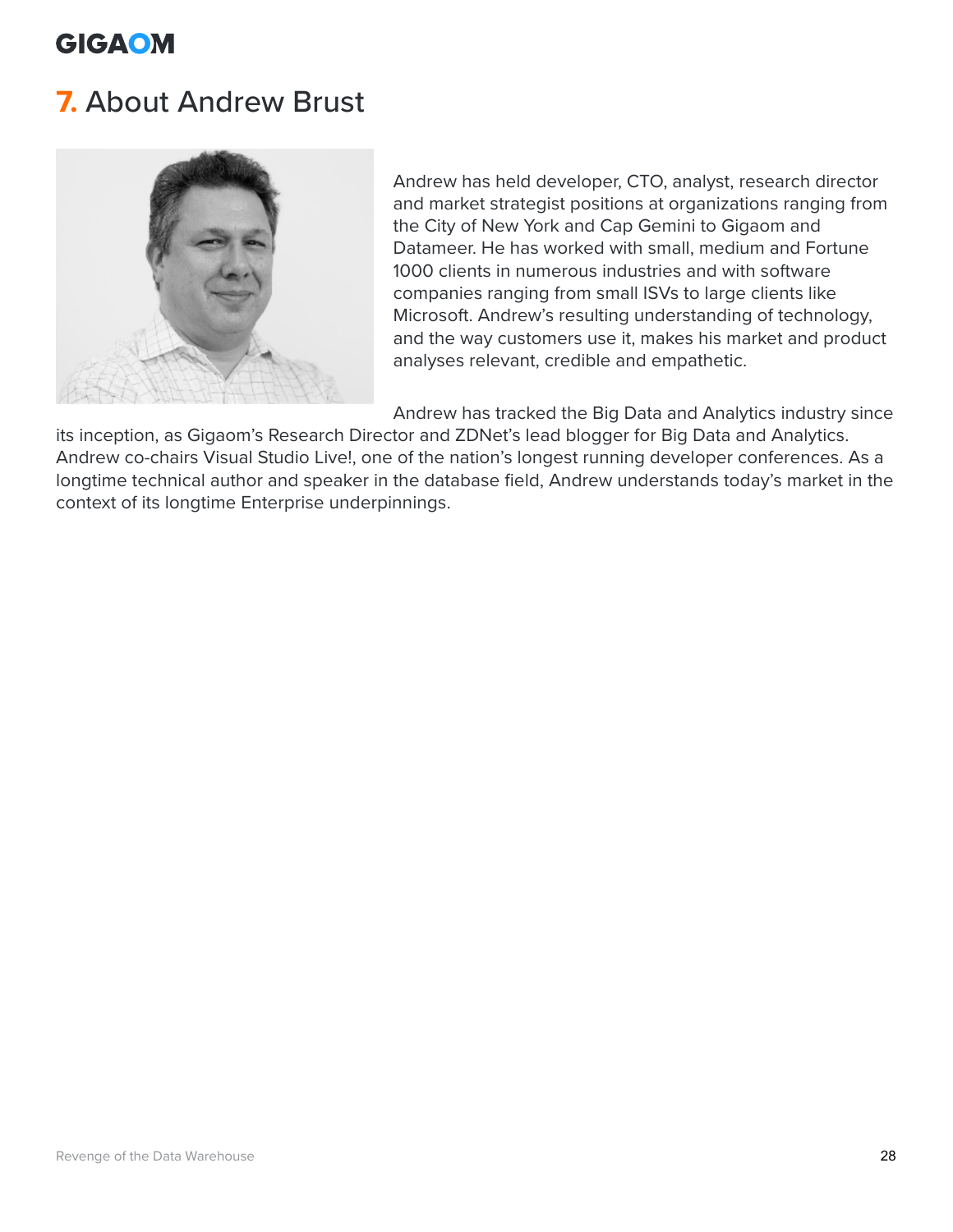# <span id="page-28-0"></span>**8.** About GigaOm

GigaOm provides technical, operational, and business advice for IT's strategic digital enterprise and business initiatives. Enterprise business leaders, CIOs, and technology organizations partner with GigaOm for practical, actionable, strategic, and visionary advice for modernizing and transforming their business. GigaOm's advice empowers enterprises to successfully compete in an increasingly complicated business atmosphere that requires a solid understanding of constantly changing customer demands.

GigaOm works directly with enterprises both inside and outside of the IT organization to apply proven research and methodologies designed to avoid pitfalls and roadblocks while balancing risk and innovation. Research methodologies include but are not limited to adoption and benchmarking surveys, use cases, interviews, ROI/TCO, market landscapes, strategic trends, and technical benchmarks. Our analysts possess 20+ years of experience advising a spectrum of clients from early adopters to mainstream enterprises.

GigaOm's perspective is that of the unbiased enterprise practitioner. Through this perspective, GigaOm connects with engaged and loyal subscribers on a deep and meaningful level.